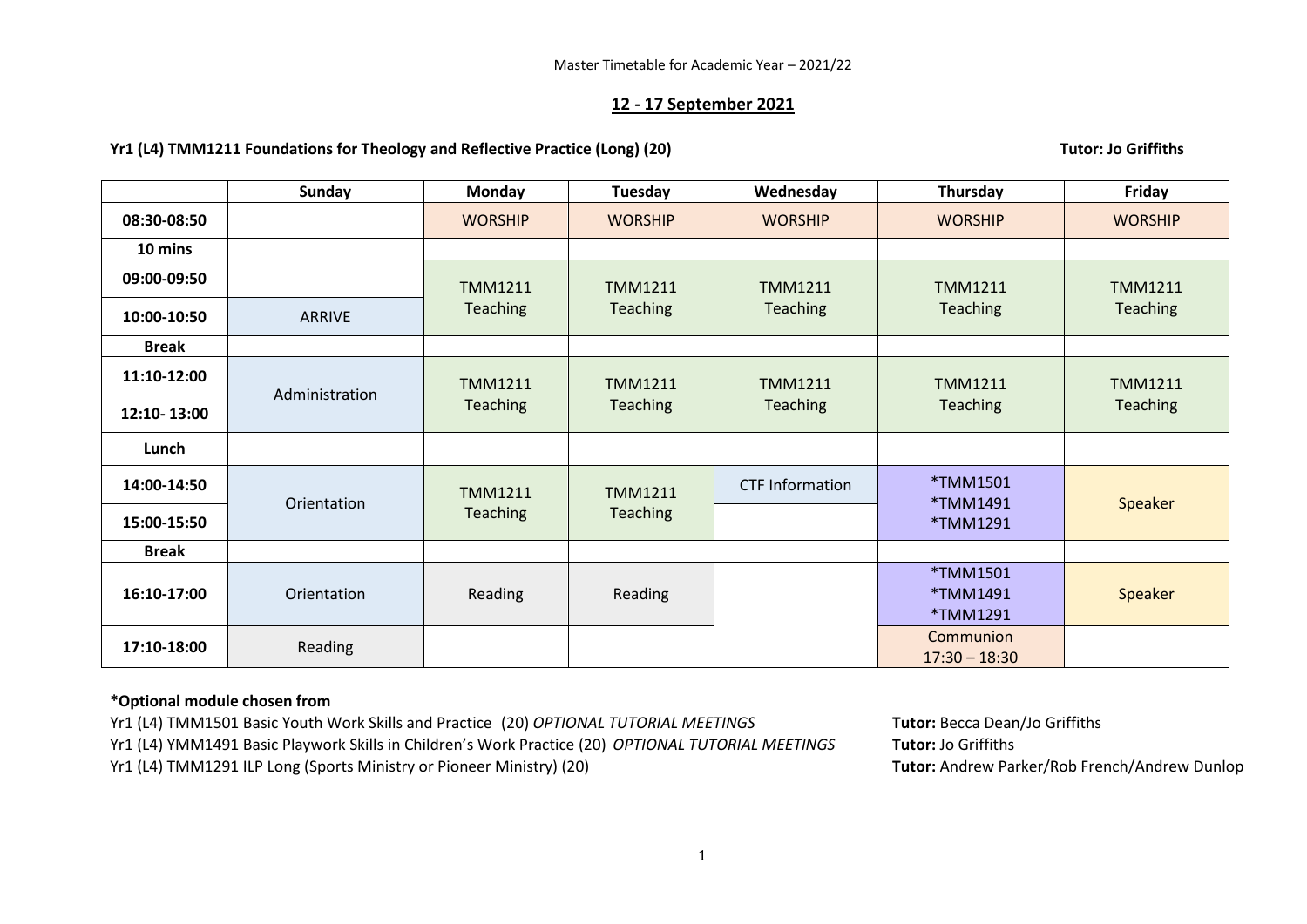# **13 - 17 September 2021**

# **Yr2 (L5) TMM2011 Bible in Context (20) Tutor: Alison Gray & Jonathan Soyars**

|              | <b>Monday</b>                     | <b>Tuesday</b>                    | Wednesday                         | Thursday                      | Friday                     |
|--------------|-----------------------------------|-----------------------------------|-----------------------------------|-------------------------------|----------------------------|
| 08:30-08:50  |                                   | <b>WORSHIP</b>                    | <b>WORSHIP</b>                    | <b>WORSHIP</b>                | <b>WORSHIP</b>             |
|              |                                   |                                   |                                   |                               |                            |
| 09:00-09:50  |                                   |                                   |                                   | Reading                       |                            |
| 10:00-10:50  | <b>TMM2011</b><br><b>Teaching</b> | <b>TMM2011</b><br><b>Teaching</b> | <b>TMM2011</b><br>Teaching        | *TMM2531<br><b>MPT Groups</b> | <b>TMM2011</b><br>Teaching |
| <b>Break</b> |                                   |                                   |                                   |                               |                            |
| 11:10-12:00  |                                   |                                   |                                   |                               |                            |
| 12:10-13:00  | <b>TMM2011</b><br><b>Teaching</b> | <b>TMM2011</b><br>Teaching        | <b>TMM2011</b><br>Teaching        | *TMM2531<br><b>MPT Groups</b> | <b>TMM2011</b><br>Teaching |
| Lunch        |                                   |                                   |                                   |                               |                            |
| 14:00-14:50  | <b>TMM2011</b>                    | <b>TMM2011</b>                    | <b>TMM2011</b><br><b>Teaching</b> | <b>TMM2011</b>                | Speaker                    |
| 15:00-15:50  | <b>Teaching</b>                   | Teaching                          |                                   | Teaching                      |                            |
| <b>Break</b> |                                   |                                   |                                   |                               |                            |
| 16:10-17:00  | <b>TMM2011</b><br>Teaching        | Reading                           |                                   | <b>TMM2011</b><br>Teaching    | Speaker                    |
| 17:10-18:00  | Reading                           |                                   |                                   | Communion<br>$17:30 - 18:30$  |                            |

\*Yr2 (L5) TMM2531 Reflective Practice in Context (Long) (20)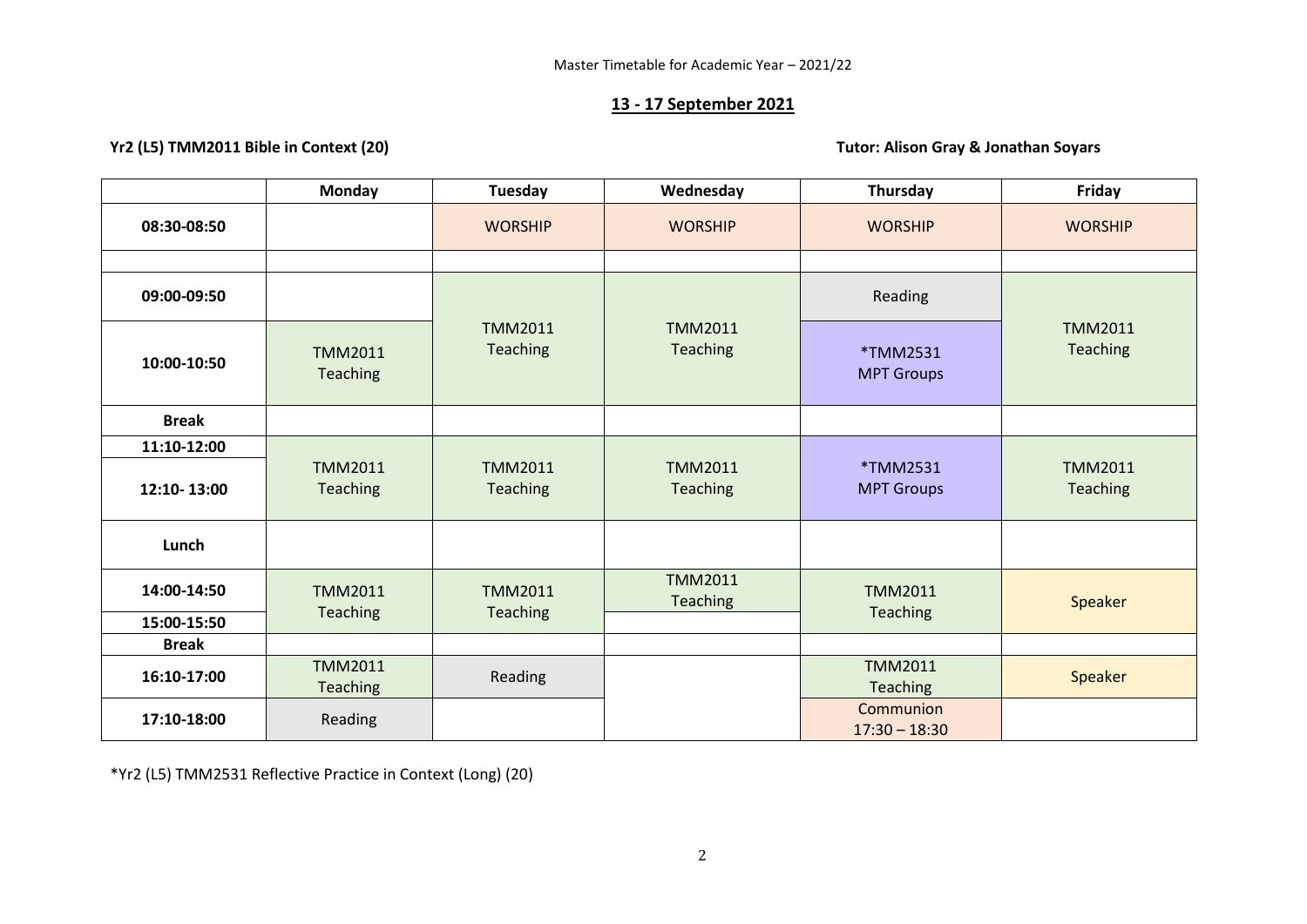#### **13 - 17 September 2021**

### **Yr3** (L6) TMM3181 Christian Faith and Ethical Living (20) Transference and the state of the state of the state of the state of the state of the state of the state of the state of the state of the state of the state of the

**Monday Tuesday Wednesday Thursday Friday 08:30-08:50** | | WORSHIP | WORSHIP | WORSHIP | WORSHIP **09:00-09:50** TMM3181 **Teaching** TMM3181 **Teaching** TMM3181 Teaching TMM3181 **10:00-10:50** TMM3181 Teaching Teaching Teaching Teaching Teaching Teaching<br>**10:00-10:50** Teaching Teaching Teaching **Break 11:10-12:00** TMM3181 **Teaching** TMM3181 Teaching TMM3181 Teaching TMM3181 **Teaching** TMM3181 Teaching **12:10- 13:00 Lunch 14:00-14:50** TMM3181 Teaching TMM3181 **Teaching** Speaker **15:00-15:50 Break 16:10-17:00** TMM3181 Teaching Reading Reading Reading Reserves and the set of the set of the set of the set of the set of the set of the set of the set of the set of the set of the set of the set of the set of the set of the set of the set of the set o **17:10-18:00** Reading Reading Reading Reading Reading Ression 17.00 – 18.00 **Communion** 17:30 – 18:30

**:** 

3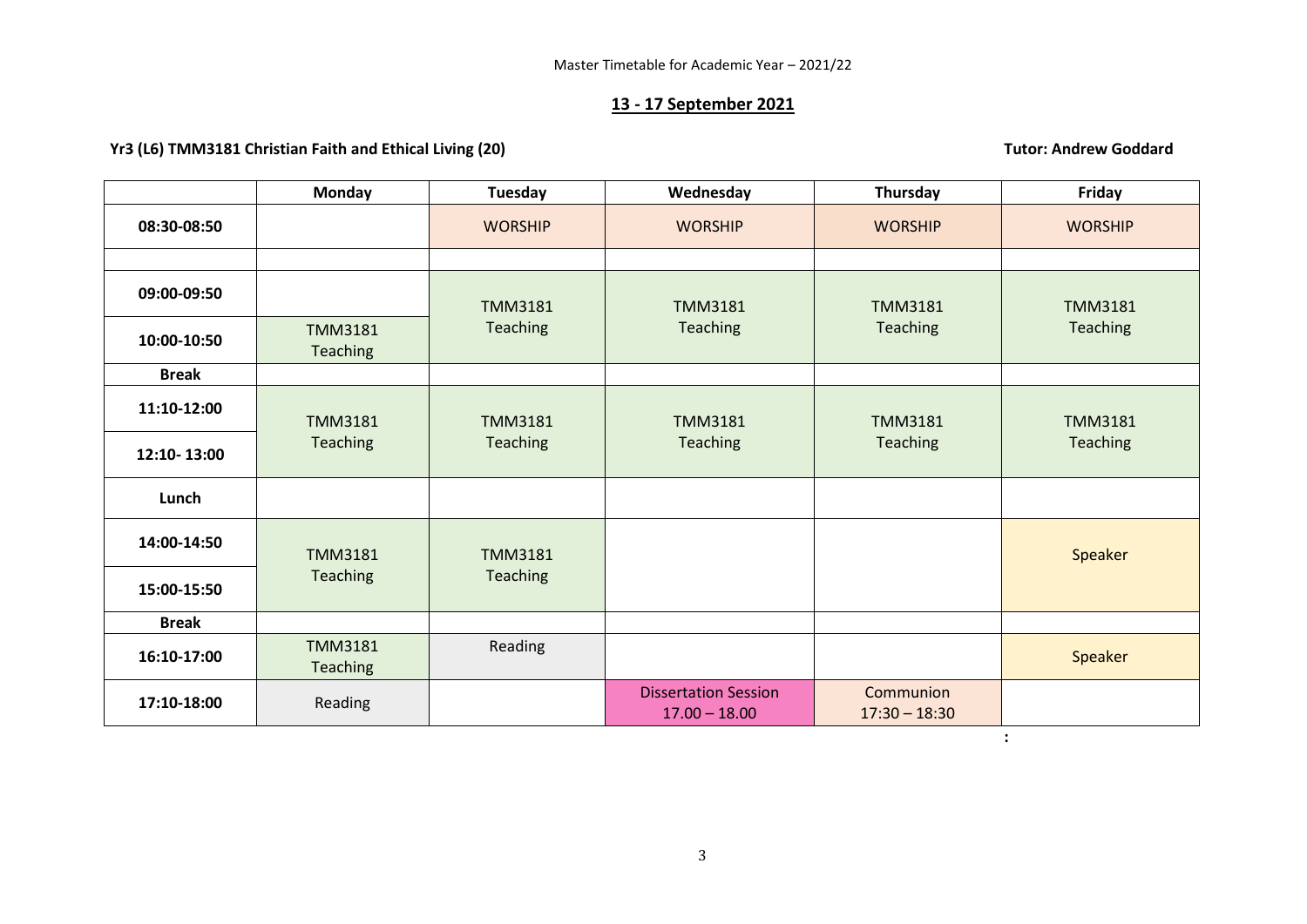### **1 - 3 November 2021**

Yr1 (L4) TMM1421 Introduction to Pastoral Care (10/20) **Tutor: Robin Barden** 

|              | <b>Monday</b>              | <b>Tuesday</b>                   | Wednesday      |  |
|--------------|----------------------------|----------------------------------|----------------|--|
| 08:15-08:45  |                            | <b>WORSHIP</b>                   | <b>WORSHIP</b> |  |
| <b>Break</b> |                            |                                  |                |  |
| 09:00-09:50  |                            | <b>TMM1421</b>                   | <b>TMM1421</b> |  |
| 10:00-10:50  | <b>TMM1421</b><br>Teaching | Teaching                         | Teaching       |  |
| <b>Break</b> |                            |                                  |                |  |
| 11:20-12:10  | <b>TMM1421</b>             | Teaching                         | <b>TMM1421</b> |  |
| 12:10-13:00  | Teaching                   | Reading                          | Teaching       |  |
| Lunch        |                            |                                  |                |  |
| 14:00-14:50  | <b>TMM1421</b>             | *TMM1501<br>*TMM1491             | Speaker        |  |
| 15:00-15:50  | Teaching                   | *TMM1291                         |                |  |
| <b>Break</b> |                            |                                  |                |  |
| 16:10-17:00  | Reading                    | *TMM1501<br>*TMM1491<br>*TMM1291 | Speaker        |  |
| 17:10-18:00  |                            | Reading                          |                |  |

# **\*Optional module chosen from**

Yr1 (L4) TMM1501 Basic Youth Work Skills and Practice(20) *OPTIONAL TUTORIAL MEETINGS* **Tutor:** Becca Dean/Jo Griffiths

Yr1 (L4) YMM1491 Basic Playwork Skills in Children's Work Practice (20) *OPTIONAL TUTORIAL MEETINGS* **Tutor:** Jo Griffiths

Yr1 (L4) TMM1291 ILP Long (Sports Ministry or Pioneer Ministry) (20) **Tutor:** Andrew Parker/Rob French/Andrew Dunlop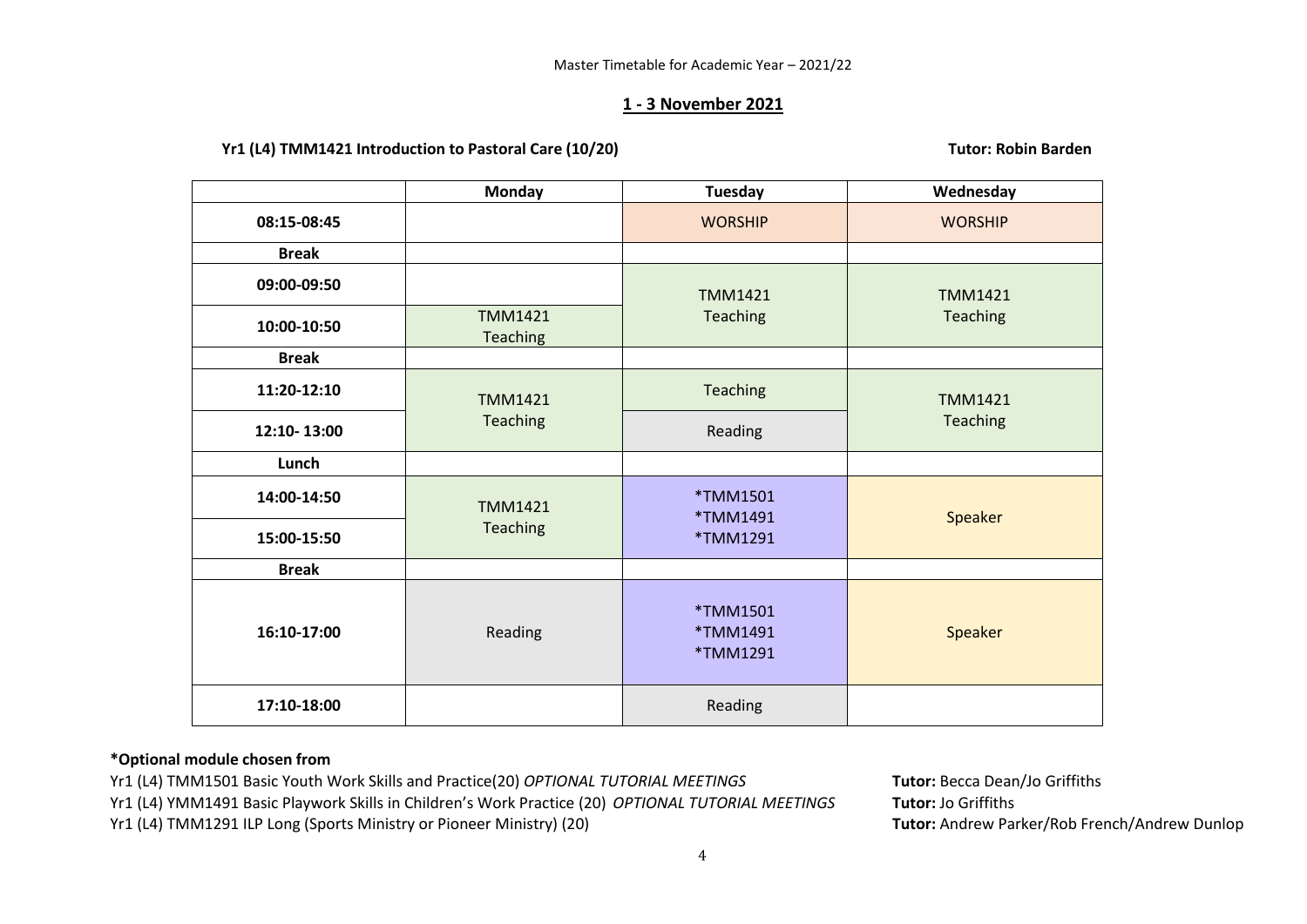# **3 - 5 November 2021**

# Yr2 (L5) **TM2211** Leadership and Theology for Ministry & Mission (10/20) Tutor: Chris Pemberton

|              | Wednesday                  | Thursday                     | Friday                     |  |
|--------------|----------------------------|------------------------------|----------------------------|--|
| 08:15-08:45  |                            | <b>WORSHIP</b>               | <b>WORSHIP</b>             |  |
| <b>Break</b> |                            |                              |                            |  |
| 09:00-09:50  |                            | <b>TMM2211</b>               | <b>TMM2211</b>             |  |
| 10:00-10:50  | <b>TMM2211</b><br>Teaching | Teaching                     | Teaching                   |  |
| <b>Break</b> |                            |                              |                            |  |
| 11:20-12:10  | <b>TMM2211</b>             | <b>TMM2211</b>               | <b>TMM2211</b>             |  |
| 12:10-13:00  | Teaching                   | Teaching                     | Teaching                   |  |
| Lunch        |                            |                              |                            |  |
| 14:00-14:50  | Speaker                    | *TMM2531                     | <b>TMM2211</b><br>Teaching |  |
| 15:00-15:50  |                            | <b>MPT Group</b>             |                            |  |
| 10 mins      |                            |                              |                            |  |
| 16:10-17:00  | Speaker                    | *TMM2531<br><b>MPT Group</b> |                            |  |
| 17:10-18:00  | Reading                    | Communion<br>$17:30 - 18:30$ |                            |  |

\*Yr2 (L5) TMM2531 Foundations for Reflective Practice in Context (Long) (20)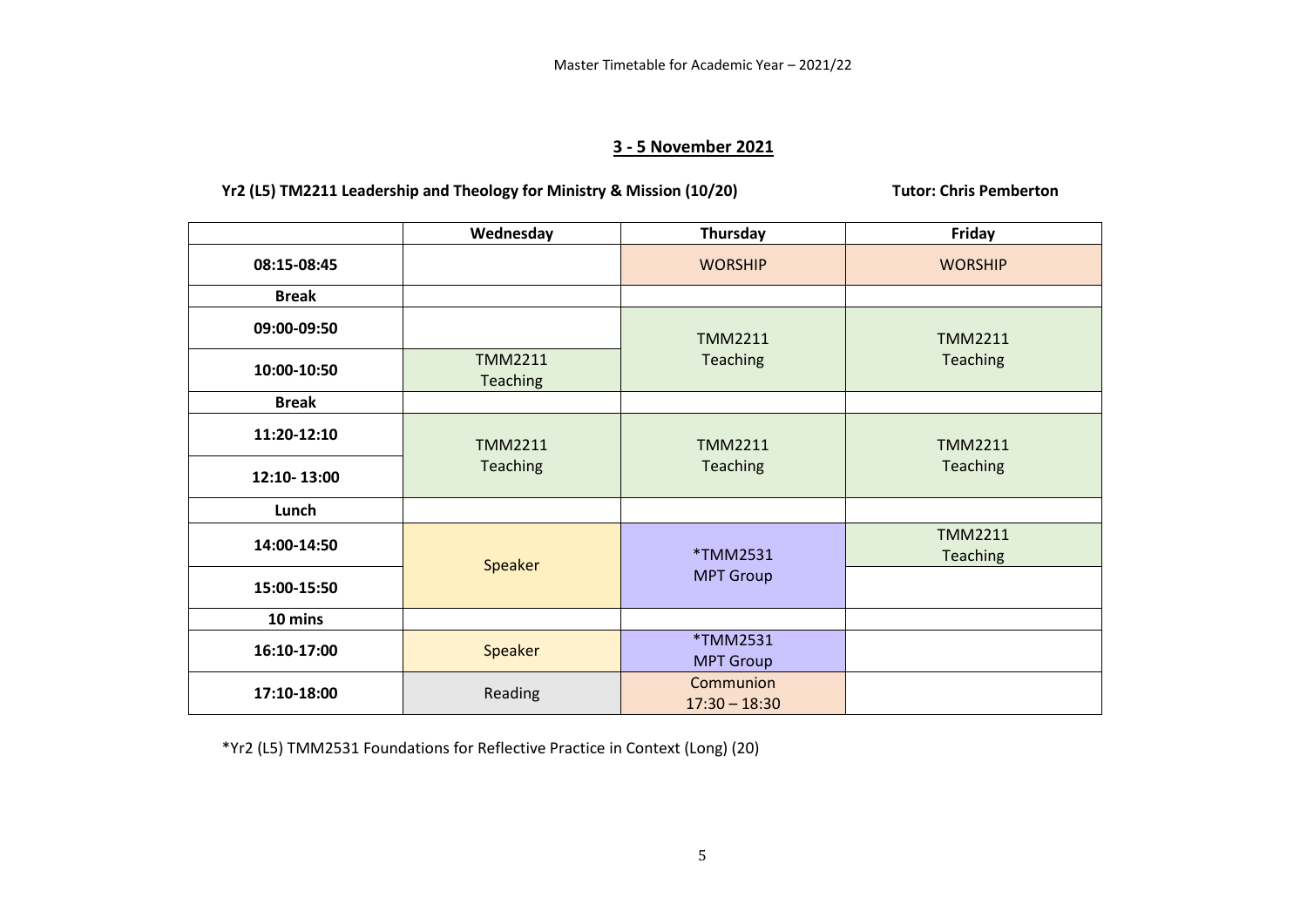### **17 November 2021: Cambridge**

#### **Yr3 (L6) TMM3491 Further Reflective Practice in Context (20)**

|          | <b>Wednesday 17th</b> |
|----------|-----------------------|
|          |                       |
| 10:00-   |                       |
| 10:50    |                       |
| 11:05-   | <b>MPT Group</b>      |
| 11:55    |                       |
| $12:10-$ |                       |
| 13:00    |                       |
| Lunch    |                       |
| 14:00-   |                       |
| 14:50    |                       |
| $15:10-$ | <b>MPT Group</b>      |
| 15:55    |                       |
| $16:10-$ |                       |
| 17:00    |                       |

**Yr3 (L6) TMM3362 Dissertation in Theology, Ministry and Mission (40)**

**Individual research and meetings (4 x 1 hour each) with your dissertation supervisor should take place between October and your submission** 

**Yr3 (L6) TMM3341 Independent Learning Project (20)** 

**Individual meetings (2 x 1 hour each) with your supervisor should take place between October and your submission**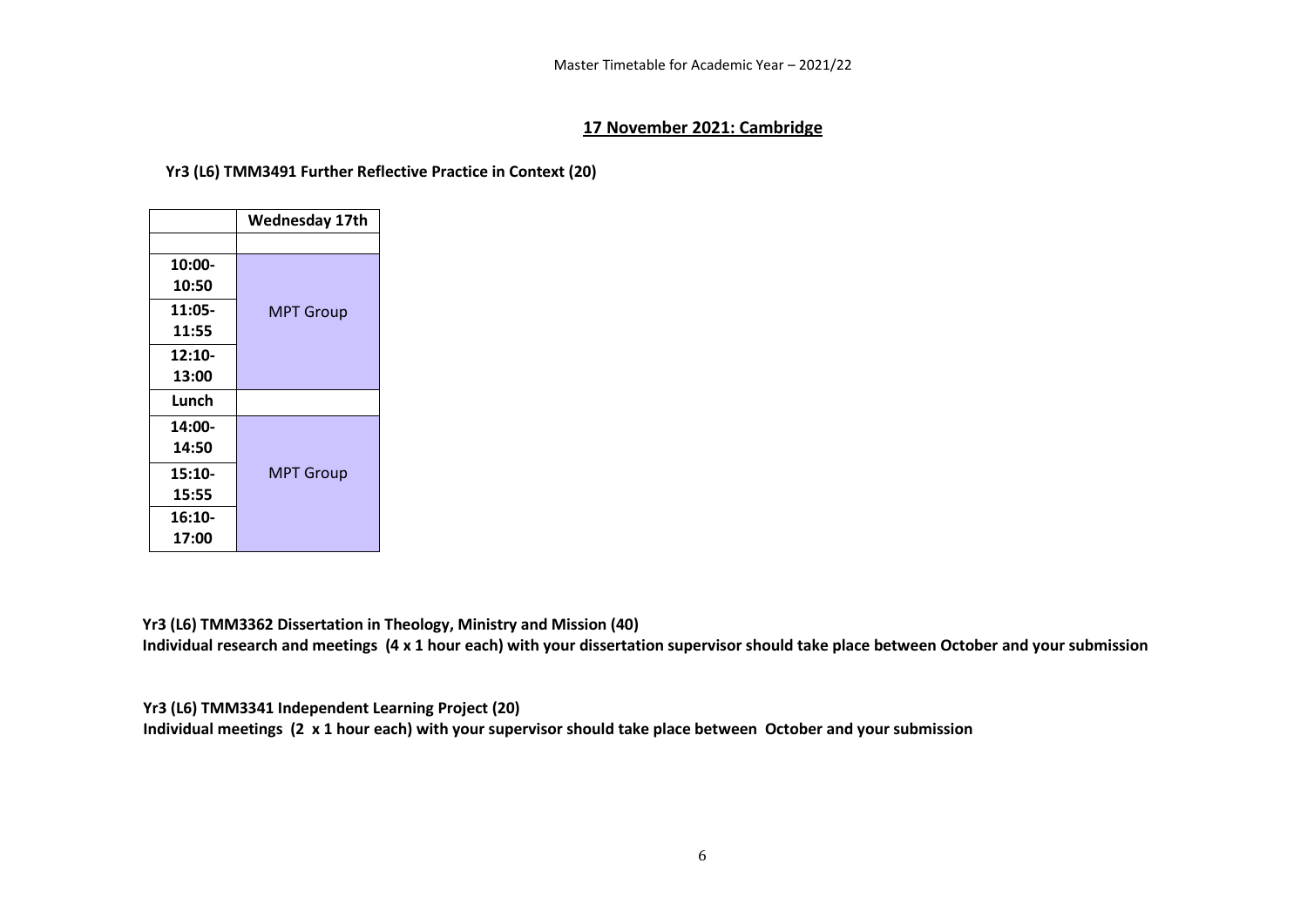### **4 – 7 January 2022**

# **Yr1 (L4) TMM1021 Introduction to the Old Testament (20) Tutor: Olga Fabrikant-Burke & Alison Gray**

|              | <b>Tuesday</b>                    | Wednesday       | Thursday                         | Friday                     |
|--------------|-----------------------------------|-----------------|----------------------------------|----------------------------|
| 08:30-08:50  |                                   | <b>WORSHIP</b>  | <b>WORSHIP</b>                   | <b>WORSHIP</b>             |
|              |                                   |                 |                                  |                            |
| 09:00-09:50  |                                   | <b>TMM1021</b>  | <b>TMM1021</b>                   | <b>TMM1021</b>             |
| 10:00-10:50  | TMM1021<br>Teaching               | Teaching        | <b>Teaching</b>                  | Teaching                   |
| <b>Break</b> |                                   |                 |                                  |                            |
| 11:20-12:10  | <b>TMM1021</b>                    | <b>TMM1021</b>  | <b>TMM1021</b>                   | TMM1021                    |
| 12:10-13:00  | Teaching                          | Teaching        | Teaching                         | Teaching                   |
| Lunch        |                                   |                 |                                  |                            |
| 14:00-14:50  | <b>TMM1021</b>                    | <b>TMM1021</b>  | *TMM1501<br>*TMM1491             | <b>TMM1021</b>             |
| 15:00-15:50  | Teaching                          | <b>Teaching</b> | *TMM1291                         | <b>Teaching</b>            |
| <b>Break</b> |                                   |                 |                                  |                            |
| 16:10-17:00  | <b>TMM1021</b><br><b>Teaching</b> |                 | *TMM1501<br>*TMM1491<br>*TMM1291 | TMM1021<br><b>Teaching</b> |
| 17:10-18:00  |                                   |                 | Communion<br>$17:30 - 18:30$     |                            |

# **\*Optional module chosen from**

Yr1 (L4) TMM1501 Basic Youth Work Skills and Practice (20) *OPTIONAL TUTORIAL MEETINGS* **Tutor:** Becca Dean/JoGriffiths Yr1 (L4) YMM1491 Basic Playwork Skills in Children's Work Practice (20) *OPTIONAL TUTORIAL MEETINGS* **Tutor:** Jo Griffiths Yr1 (L4) TMM1291 ILP Long (Sports Ministry or Pioneer Ministry) (20) **Tutor:** Andrew Parker/Rob French/Andrew Dunlop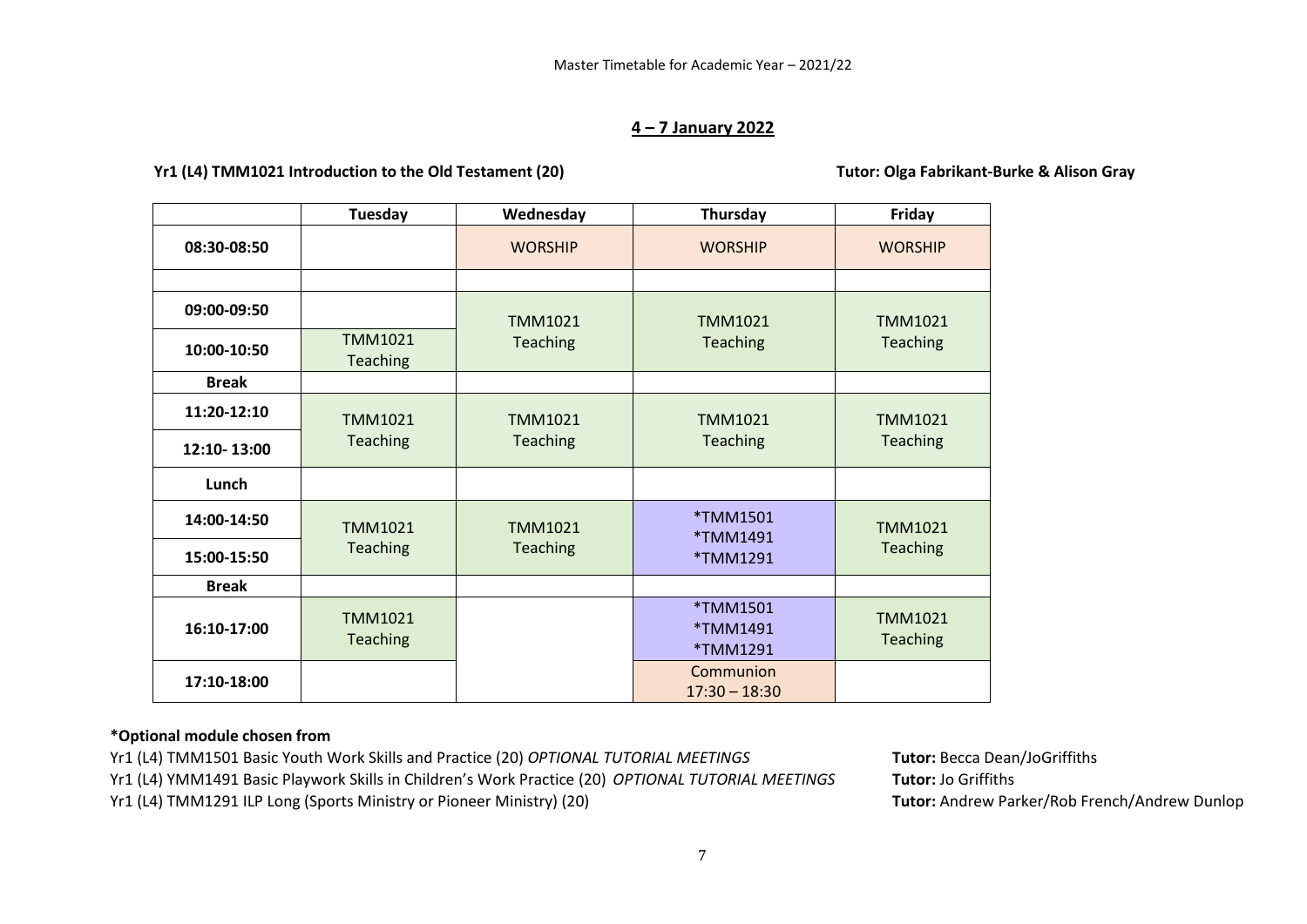# **4 – 7 January 2022**

Yr2 (L5) **TMM2197/ 2207** Education for the Learning Church & Context (20) Tutor: Becca Dean & Jo Griffiths

|              | Tuesday                         | Wednesday                       | Thursday                      | Friday                          |  |
|--------------|---------------------------------|---------------------------------|-------------------------------|---------------------------------|--|
| 08:30-08:50  |                                 | <b>WORSHIP</b>                  | <b>WORSHIP</b>                | <b>WORSHIP</b>                  |  |
|              |                                 |                                 |                               |                                 |  |
| 09:00-09:50  |                                 |                                 | Reading                       |                                 |  |
| 10:00-10:50  | TMM2197/2207<br><b>Teaching</b> | TMM2197/2207<br><b>Teaching</b> | *TMM2531<br><b>MPT Groups</b> | TMM2197/2207<br><b>Teaching</b> |  |
| <b>Break</b> |                                 |                                 |                               |                                 |  |
| 11:10-12:00  | TMM2197/2207                    | TMM2197/2207                    | *TMM2531                      | TMM2197/2207                    |  |
| 12:10-13:00  | <b>Teaching</b>                 | <b>Teaching</b>                 | <b>MPT Groups</b>             | <b>Teaching</b>                 |  |
| Lunch        |                                 |                                 |                               |                                 |  |
| 14:00-14:50  | TMM2197/2207<br><b>Teaching</b> | TMM2197/2207<br><b>Teaching</b> | TMM2197/2207<br>Teaching      | TMM2197/2207<br><b>Teaching</b> |  |
| 15:00-15:50  |                                 |                                 |                               |                                 |  |
| <b>Break</b> |                                 |                                 |                               |                                 |  |
| 16:10-17:00  | TMM2197/2207<br><b>Teaching</b> | TMM2197/2207<br><b>Teaching</b> | TMM2197/2207<br>Teaching      | TMM2197/2207<br>Teaching        |  |
| 17:10-18:00  |                                 |                                 | Communion<br>17:30-18:30      |                                 |  |

\*Yr2 (L5) TMM2531 Reflective Practice in Context (Long) (20)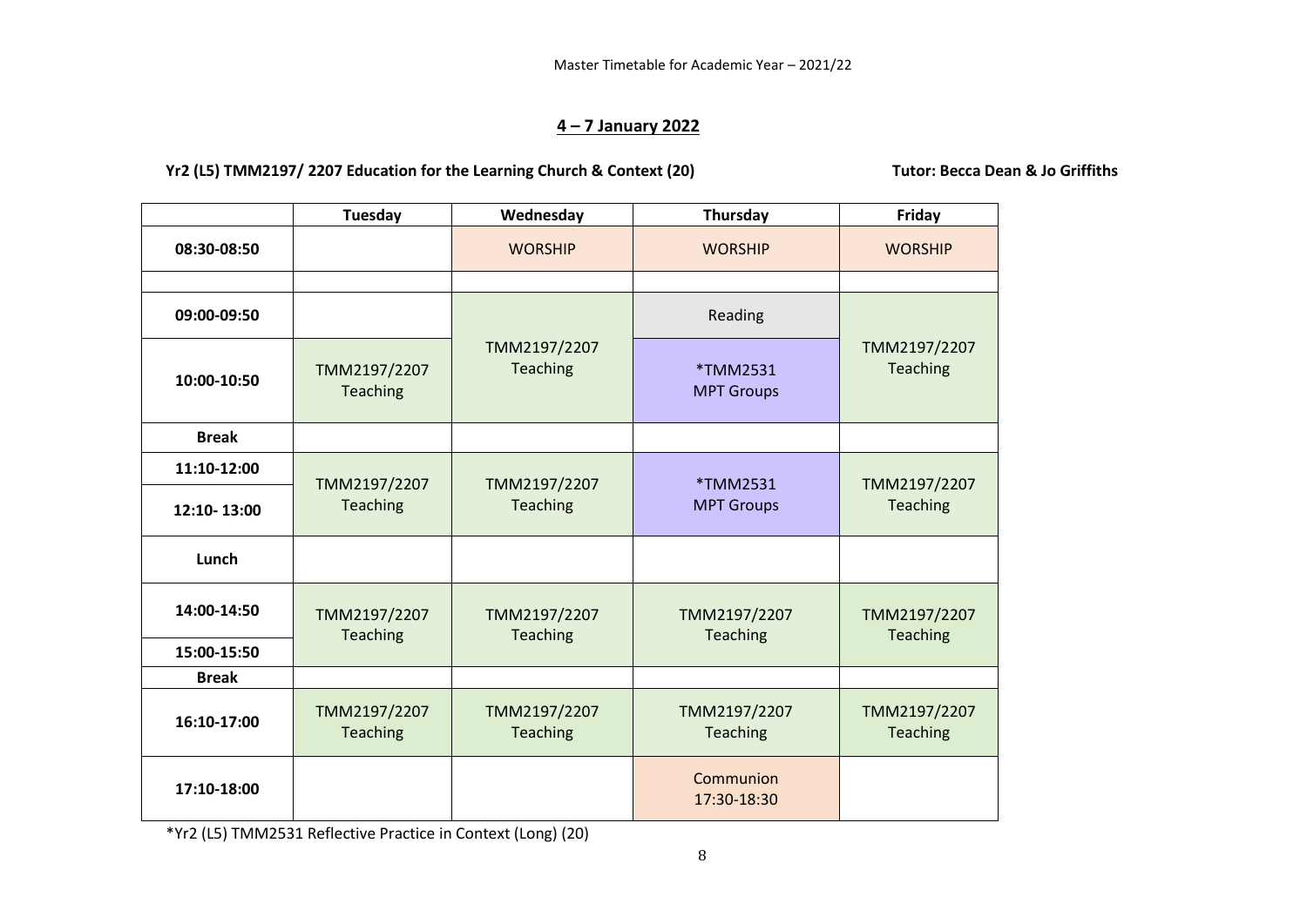# **4 – 7 January 2022**

**Yr3 (L6) TMM3711 Reflective Practice: Relationships and Emotional Management (20) Tutor: Kathryn Kissell**

|              | <b>Tuesday</b>             | Wednesday      | Thursday                 | <b>Friday</b>                     |
|--------------|----------------------------|----------------|--------------------------|-----------------------------------|
| 08:30-08:50  |                            | <b>WORSHIP</b> | <b>WORSHIP</b>           | <b>WORSHIP</b>                    |
|              |                            |                |                          |                                   |
| 09:00-09:50  |                            | <b>TMM3711</b> | <b>TMM3711</b>           | <b>TMM3711</b>                    |
| 10:00-10:50  | <b>TMM3711</b><br>Teaching | Teaching       | Teaching                 | Teaching                          |
| <b>Break</b> |                            |                |                          |                                   |
| 11:10-12:00  | <b>TMM3711</b>             | <b>TMM3711</b> | <b>TMM3711</b>           | <b>TMM3711</b>                    |
| 12:10-13:00  | Teaching                   | Teaching       | Teaching                 | Teaching                          |
| Lunch        |                            |                |                          | <b>Rep Meeting</b><br>13:30-14:00 |
| 14:00-14:50  | <b>TMM3711</b>             | <b>TMM3711</b> | <b>TMM3711</b>           | <b>TMM3711</b>                    |
| 15:00-15:50  | Teaching                   | Teaching       | Teaching                 | Teaching                          |
| <b>Break</b> |                            |                |                          |                                   |
| 16:10-17:00  | <b>TMM3711</b><br>Teaching |                |                          |                                   |
| 17:10-18:00  |                            |                | Communion<br>17:30-18:30 |                                   |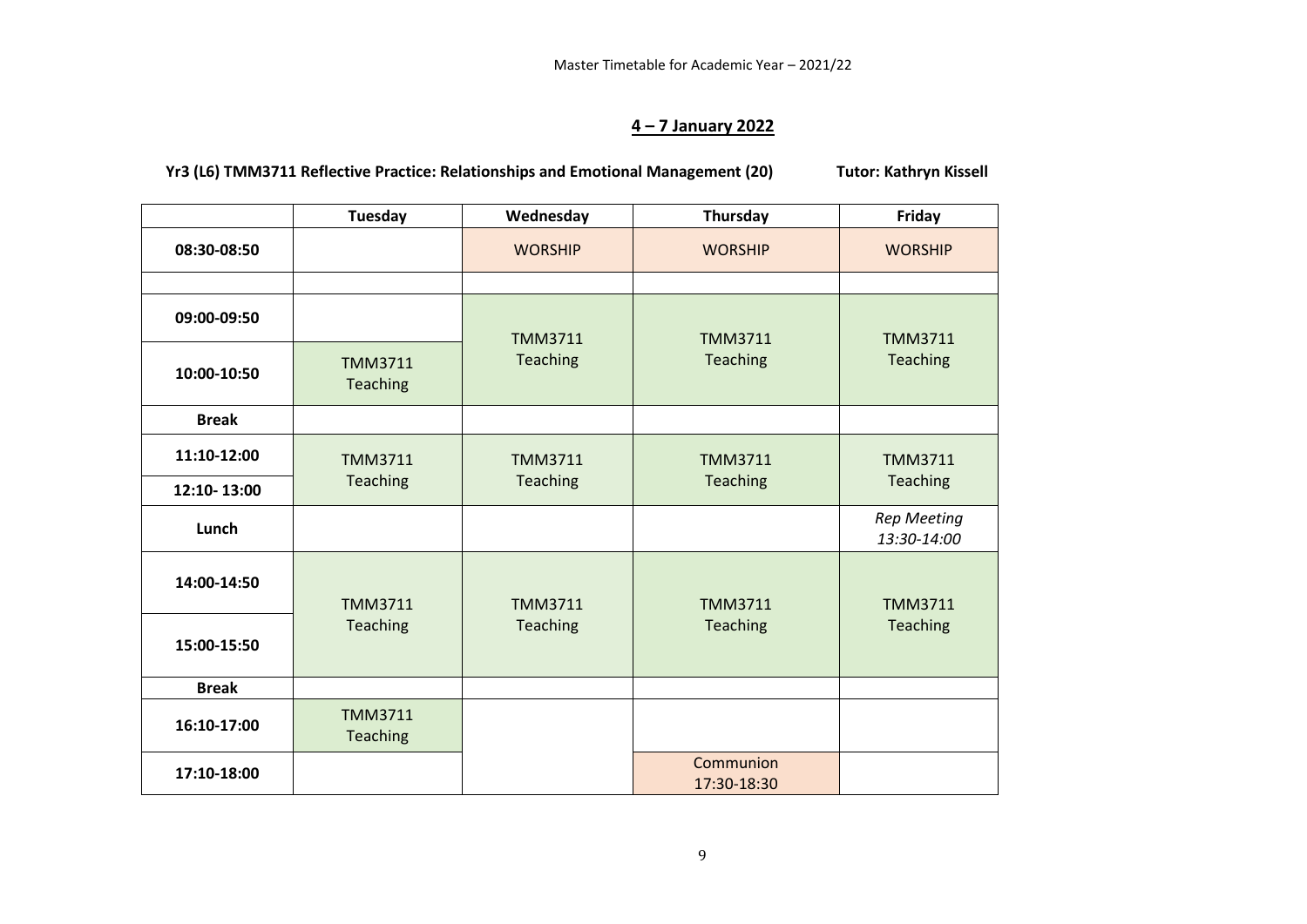# **12 January 2022: Cambridge**

**Yr3 (L6) TMM3491 Further Reflective Practice in Context (20**)

|          | Wednesday 12th   |
|----------|------------------|
|          |                  |
| 10:00-   |                  |
| 10:50    |                  |
| 11:05-   | <b>MPT Group</b> |
| 11:55    |                  |
| $12:10-$ |                  |
| 13:00    |                  |
| Lunch    |                  |
| $14:00-$ |                  |
| 14:50    |                  |
| $15:10-$ | <b>MPT Group</b> |
| 15:55    |                  |
| $16:10-$ |                  |
| 17:00    |                  |

**Yr3 (L6) TMM3362 Dissertation in Theology, Ministry and Mission (40)**

**Individual research and meetings (4 x 1 hour each) with your dissertation supervisor should take place between October and your submission** 

**Yr3 (L6) TMM3341 Independent Learning Project (20)** 

 **Individual meetings (2 x 1 hour each) with your supervisor should take place between October and your submission**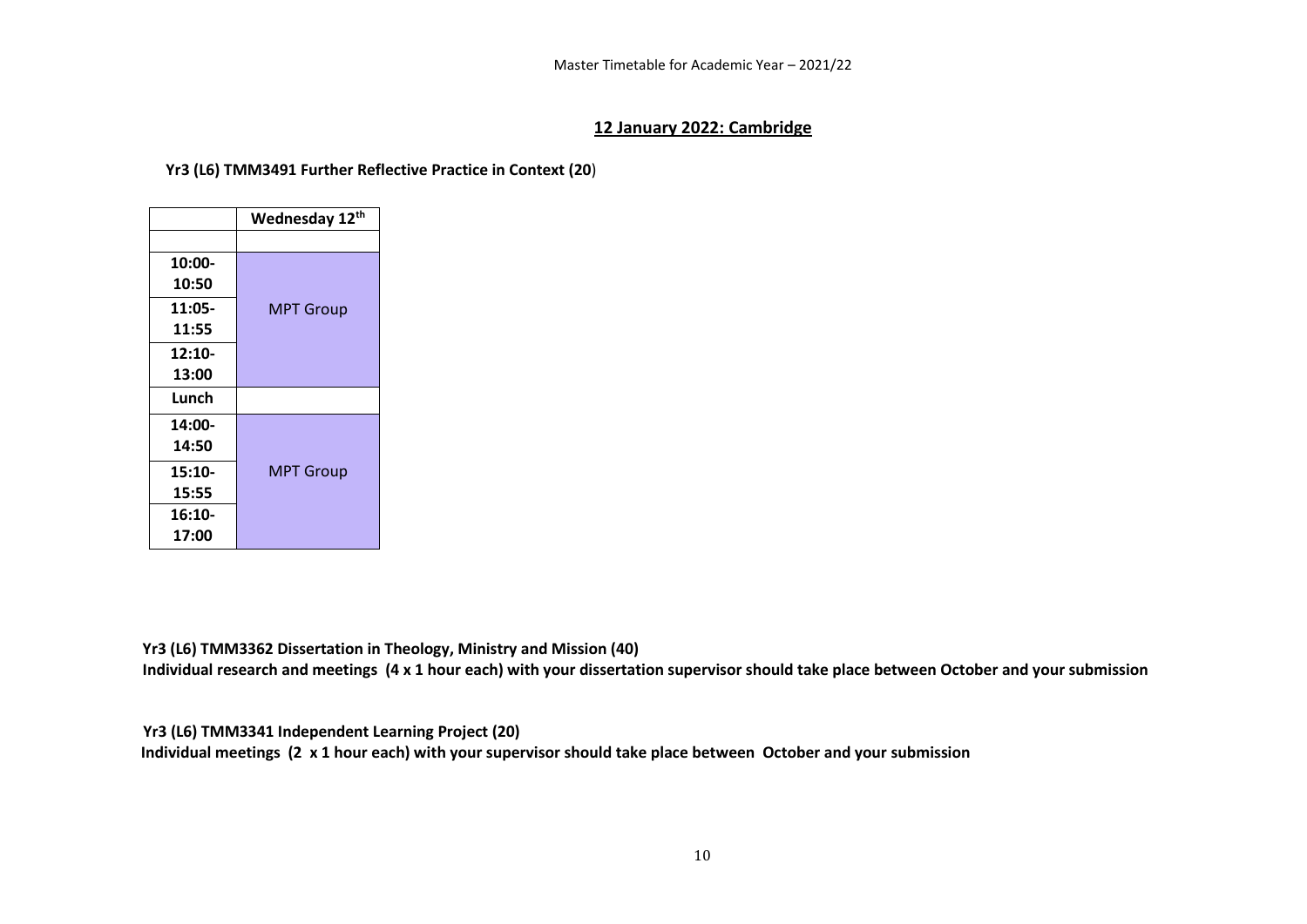## **21 - 23 February 2022**

#### **Yr1 (L4) TMM1421 Introduction to Pastoral Care (10/20) Tutor: Rick Mearkle**

|                 | <b>Monday</b>                     | Tuesday                          | Wednesday      |
|-----------------|-----------------------------------|----------------------------------|----------------|
| $08:15 - 08.45$ |                                   | <b>WORSHIP</b>                   | <b>WORSHIP</b> |
| <b>Break</b>    |                                   |                                  |                |
| 09:00-09:50     |                                   | <b>TMM1421</b>                   | <b>TMM1421</b> |
| 10:00-10:50     | <b>TMM1421</b><br><b>Teaching</b> | Teaching                         | Teaching       |
| <b>Break</b>    |                                   |                                  |                |
| 11:20-12:10     | <b>TMM1421</b>                    | <b>TMM1421</b><br>Teaching       | <b>TMM1421</b> |
| 12:10-13:00     | Teaching                          |                                  | Teaching       |
| Lunch           |                                   |                                  |                |
| 14:00-14:50     | <b>TMM1421</b>                    | *TMM1501<br>*TMM1491             | Speaker        |
| 15:00-15:50     | Teaching                          | *TMM1291                         |                |
| <b>Break</b>    |                                   |                                  |                |
| 16:10-17:00     | Reading                           | *TMM1501<br>*TMM1491<br>*TMM1291 | Speaker        |
| 17:10-18:00     |                                   | Reading                          |                |

### **\*Optional module chosen from**

- Yr1 (L4) TMM1501 Basic Youth Work Skills and Practice(20) *OPTIONAL TUTORIAL MEETINGS* **Tutor:** Becca Dean/Jo Griffiths
- Yr1 (L4) YMM1491 Basic Playwork Skills in Children's Work Practice (20) *OPTIONAL TUTORIAL MEETINGS* **Tutor:** Jo Griffiths
- Yr1 (L4) TMM1291 ILP Long (Sports Ministry or Pioneer Ministry) (20) **Tutor:** Andrew Parker/Rob French/Andrew Dunlop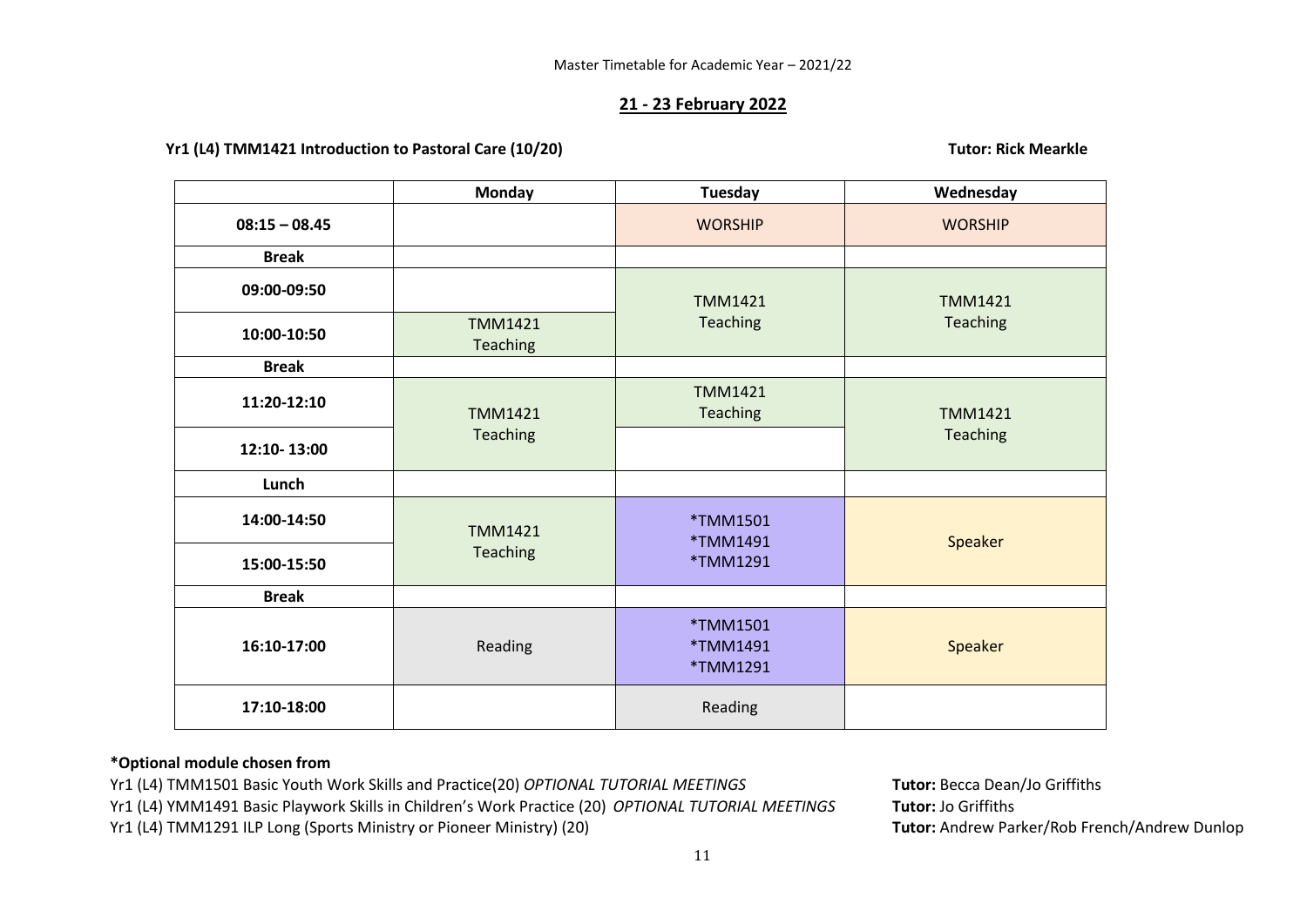# **23 – 25 February 2022**

# Yr2 (L5) **TMM2211** Leadership & Theology for Ministry and Mission (20/20) Tutor: Chris Pemberton

|                 | Wednesday                         | Thursday                     | Friday                     |
|-----------------|-----------------------------------|------------------------------|----------------------------|
| $08:15 - 08.45$ |                                   | <b>WORSHIP</b>               | <b>WORSHIP</b>             |
| <b>Break</b>    |                                   |                              |                            |
| 09:00-09:50     |                                   | <b>TMM2211</b>               | <b>TMM2211</b>             |
| 10:00-10:50     | <b>TMM2211</b><br><b>Teaching</b> | Teaching                     | Teaching                   |
| <b>Break</b>    |                                   |                              |                            |
| 11:20-12:10     | <b>TMM2211</b>                    | <b>TMM2211</b>               | <b>TMM2211</b>             |
| 12:10-13:00     | <b>Teaching</b>                   | Teaching                     | Teaching                   |
| Lunch           |                                   |                              |                            |
| 14:00-14:50     | Speaker                           | *TMM2531                     | <b>TMM2211</b><br>Teaching |
| 15:00-15:50     |                                   | <b>MPT Group</b>             |                            |
| 10 mins         |                                   |                              |                            |
| 16:10-17:00     | Speaker                           | *TMM2531<br><b>MPT Group</b> |                            |
| 17:10-18:00     | Reading                           | Communion<br>$17:30 - 18:30$ |                            |

\*Yr.2 (Lv5) TMM2531 Reflective Practice in Context (Long) (20)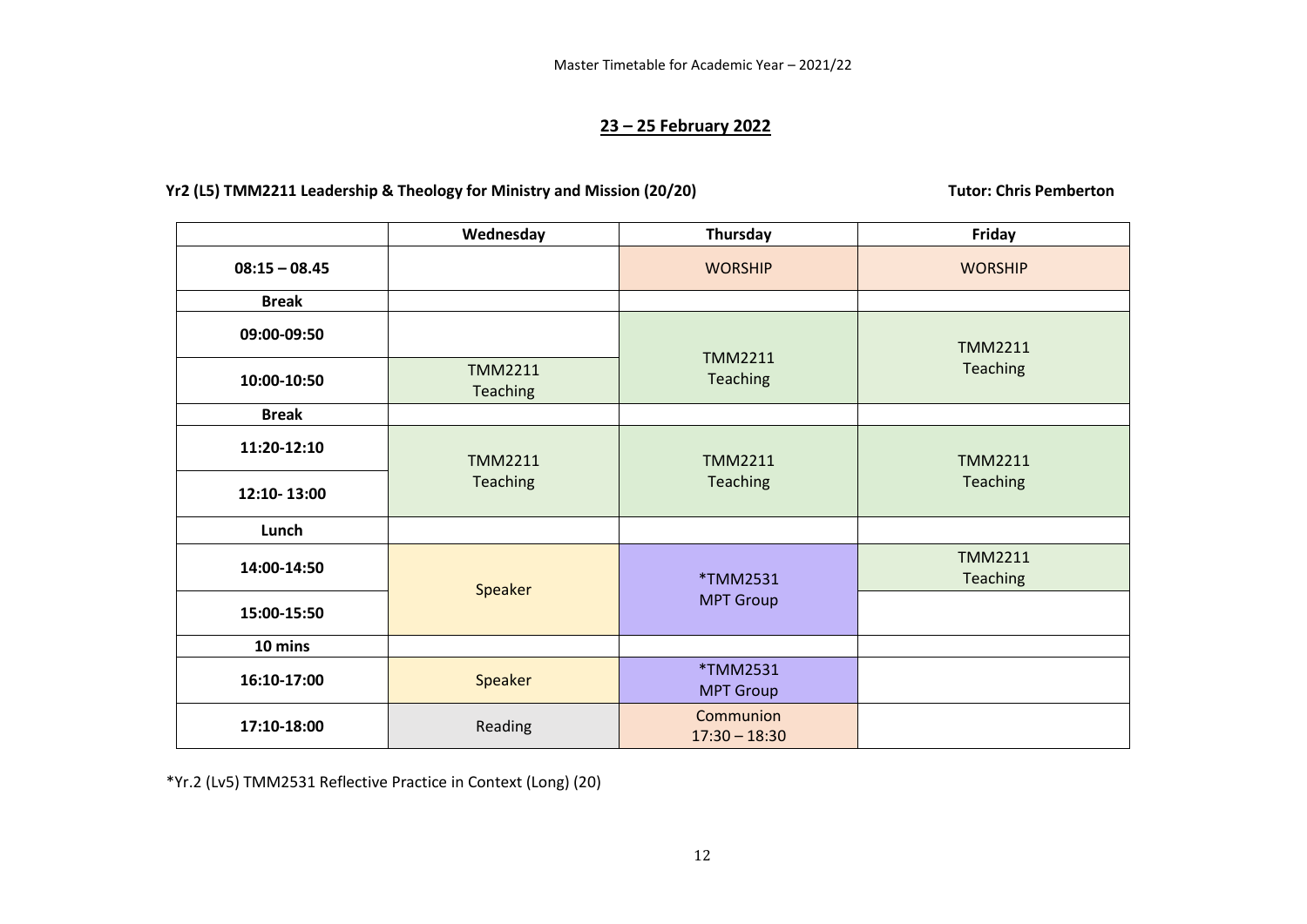#### **9 March 2022: Cambridge**

# **Yr3 (L6) TMM3491 Further Reflective Practice in Context (20)**

|          | Wednesday 9th    |
|----------|------------------|
|          |                  |
| 10:00-   |                  |
| 10:50    |                  |
| $11:05-$ | <b>MPT Group</b> |
| 11:55    |                  |
| $12:10-$ |                  |
| 13:00    |                  |
| Lunch    |                  |
| 14:00-   |                  |
| 14:50    |                  |
| $15:10-$ | <b>MPT Group</b> |
| 15:55    |                  |
| $16:10-$ |                  |
| 17:00    |                  |

**Yr3 (L6) TMM3362 Dissertation in Theology, Ministry and Mission (40)**

**Individual research and meetings (4 x 1 hour each) with your dissertation supervisor should take place between October and your submission** 

**Yr3 (L6) TMM3341 Independent Learning Project (20)** 

 **Individual meetings (2 x 1 hour each) with your supervisor should take place between October and your submission**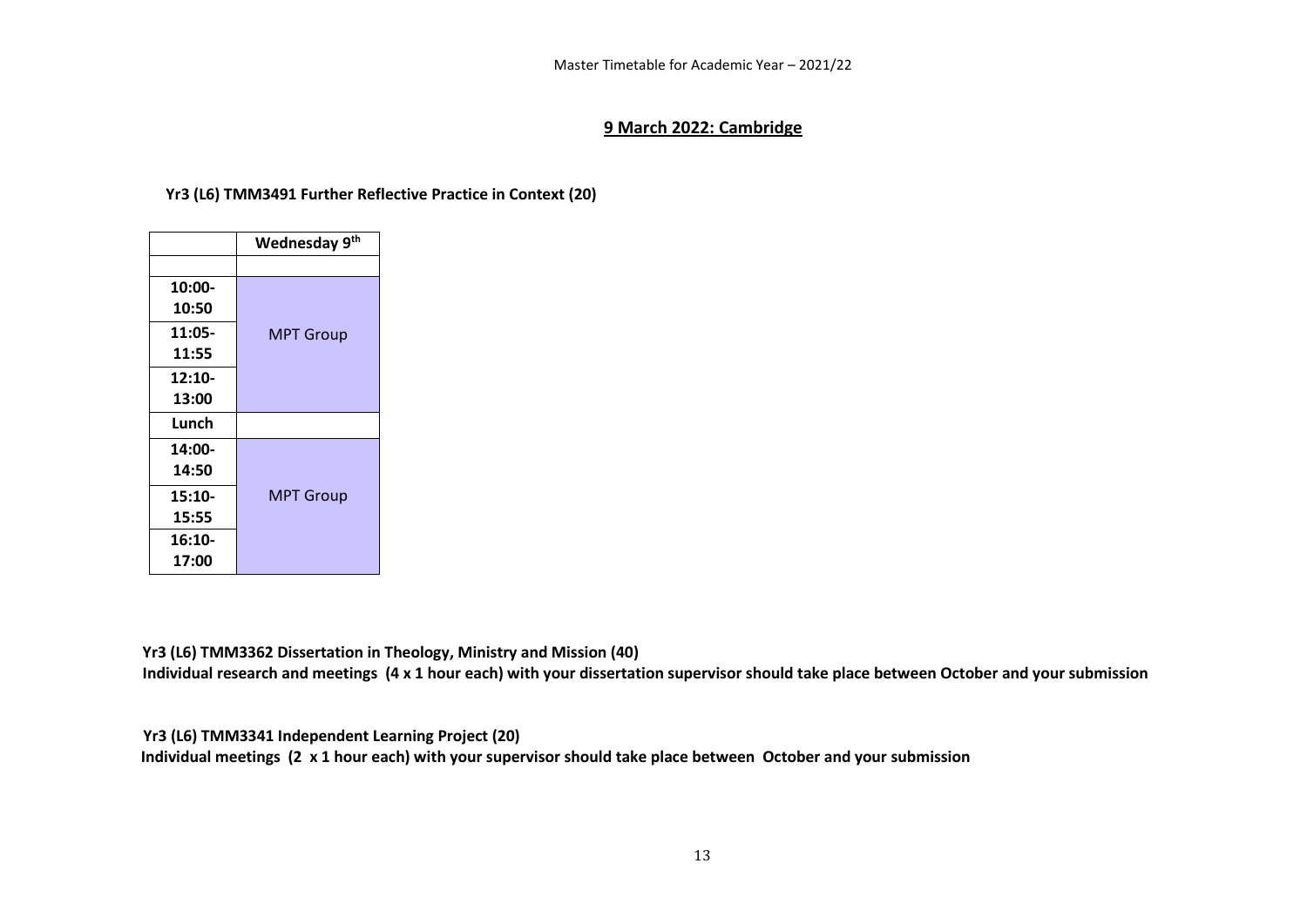# **4 - 8 April 2022**

### Yr1 (L4) TMM1131 Introduction to Christian Doctrine and History (20) Tutor: Robert Pope and Matthew Fell

|              | <b>Monday</b>              | Tuesday         | Wednesday      | Thursday                         | Friday          |
|--------------|----------------------------|-----------------|----------------|----------------------------------|-----------------|
| 08:30-08:50  |                            | <b>WORSHIP</b>  | <b>WORSHIP</b> | <b>WORSHIP</b>                   | <b>WORSHIP</b>  |
|              |                            |                 |                |                                  |                 |
| 09:00-09:50  |                            | <b>TMM 1131</b> | <b>TMM1131</b> | <b>TMM1131</b>                   | <b>TMM1131</b>  |
| 10:00-10:50  | <b>TMM1131</b><br>Teaching | <b>Teaching</b> | Teaching       | Teaching                         | <b>Teaching</b> |
| <b>Break</b> |                            |                 |                |                                  |                 |
| 11:20-12:10  | <b>TMM1131</b>             | <b>TMM1131</b>  | <b>TMM1131</b> | <b>TMM1131</b>                   | <b>TMM1131</b>  |
| 12:10-13:00  | Teaching                   | <b>Teaching</b> | Teaching       | Teaching                         | <b>Teaching</b> |
| Lunch        |                            |                 |                |                                  |                 |
| 14:00-14:50  | <b>TMM1131</b>             | <b>TMM1131</b>  | Reading        | *TMM1501<br>*TMM1491             | Speaker         |
| 15:00-15:50  | Teaching                   | <b>Teaching</b> |                | *TMM1291                         |                 |
| <b>Break</b> |                            |                 |                |                                  |                 |
| 16:10-17:00  | <b>TMM1131</b><br>Teaching | Reading         |                | *TMM1501<br>*TMM1491<br>*TMM1291 | <b>Speaker</b>  |
| 17:10-18:00  | Reading                    |                 |                | Communion<br>$17:30 - 18:30$     |                 |

# **\*Optional module chosen from**

Yr1 (L4) TMM1501 Basic Youth Work Skills and Practice (20) *OPTIONAL TUTORIAL MEETINGS* **Tutor:** Becca Dean/Jo Griffiths

Yr1 (L4) YMM1491 Basic Playwork Skills in Children's Work Practice (20) *OPTIONAL TUTORIAL MEETINGS* **Tutor:** Jo Griffiths

Yr1 (L4) TMM1291 ILP Long (Sports Ministry or Pioneer Ministry) (20) **Tutor:** Andrew Parker/Rob French/Andrew Dunlop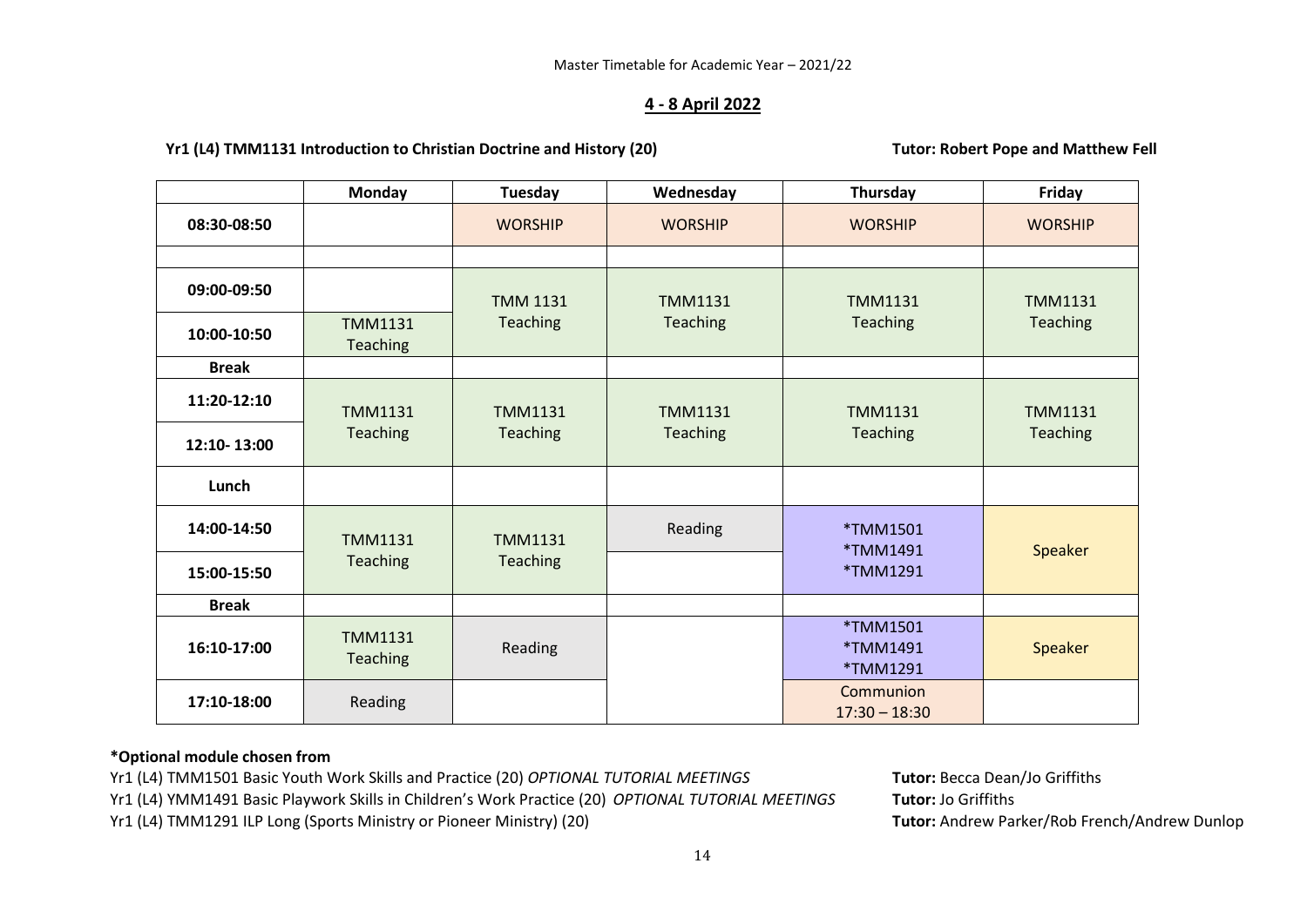# **4 - 8 April 2022**

# Yr2 (L5) TMM2121 Topics in Christian Doctrine (20) **Tutor: Rob McDonald Tutor: Rob McDonald**

|              | Monday                            | Tuesday         | Wednesday                  | Thursday                          | Friday          |
|--------------|-----------------------------------|-----------------|----------------------------|-----------------------------------|-----------------|
| 08:30-08:50  |                                   | <b>WORSHIP</b>  | <b>WORSHIP</b>             | <b>WORSHIP</b>                    | <b>WORSHIP</b>  |
|              |                                   |                 |                            |                                   |                 |
| 09:00-09:50  |                                   | <b>TMM2121</b>  | TMM2121                    | Reading                           | <b>TMM2121</b>  |
| 10:00-10:50  | TMM2121<br>Teaching               | Teaching        | Teaching                   | * TMM2531<br><b>MPT Group</b>     | Teaching        |
| <b>Break</b> |                                   |                 |                            |                                   |                 |
| 11:10-12:00  | <b>TMM2121</b>                    | <b>TMM2121</b>  | <b>TMM2121</b>             | * TMM2531                         | <b>TMM2121</b>  |
| 12:10-13:00  | Teaching                          | Teaching        | Teaching                   | <b>MPT Group</b>                  | <b>Teaching</b> |
| Lunch        |                                   |                 |                            |                                   |                 |
| 14:00-14:50  | <b>TMM2121</b>                    | <b>TMM2121</b>  | <b>TMM2121</b><br>Teaching | TMM2121                           |                 |
| 15:00-15:50  | Teaching                          | <b>Teaching</b> |                            | <b>Teaching</b>                   | Speaker         |
| <b>Break</b> |                                   |                 |                            |                                   |                 |
| 16:10-17:00  | <b>TMM2121</b><br><b>Teaching</b> | <b>Reading</b>  | 3rd Year Choices           | <b>TMM2121</b><br><b>Teaching</b> | Speaker         |
| 17:10-18:00  | Reading                           |                 | (Dissertation/ILP etc)     | Communion<br>17:30 - 18:30        |                 |

\*Yr2 (L5) TMM2531 Reflective Practice in Context (Long) (20)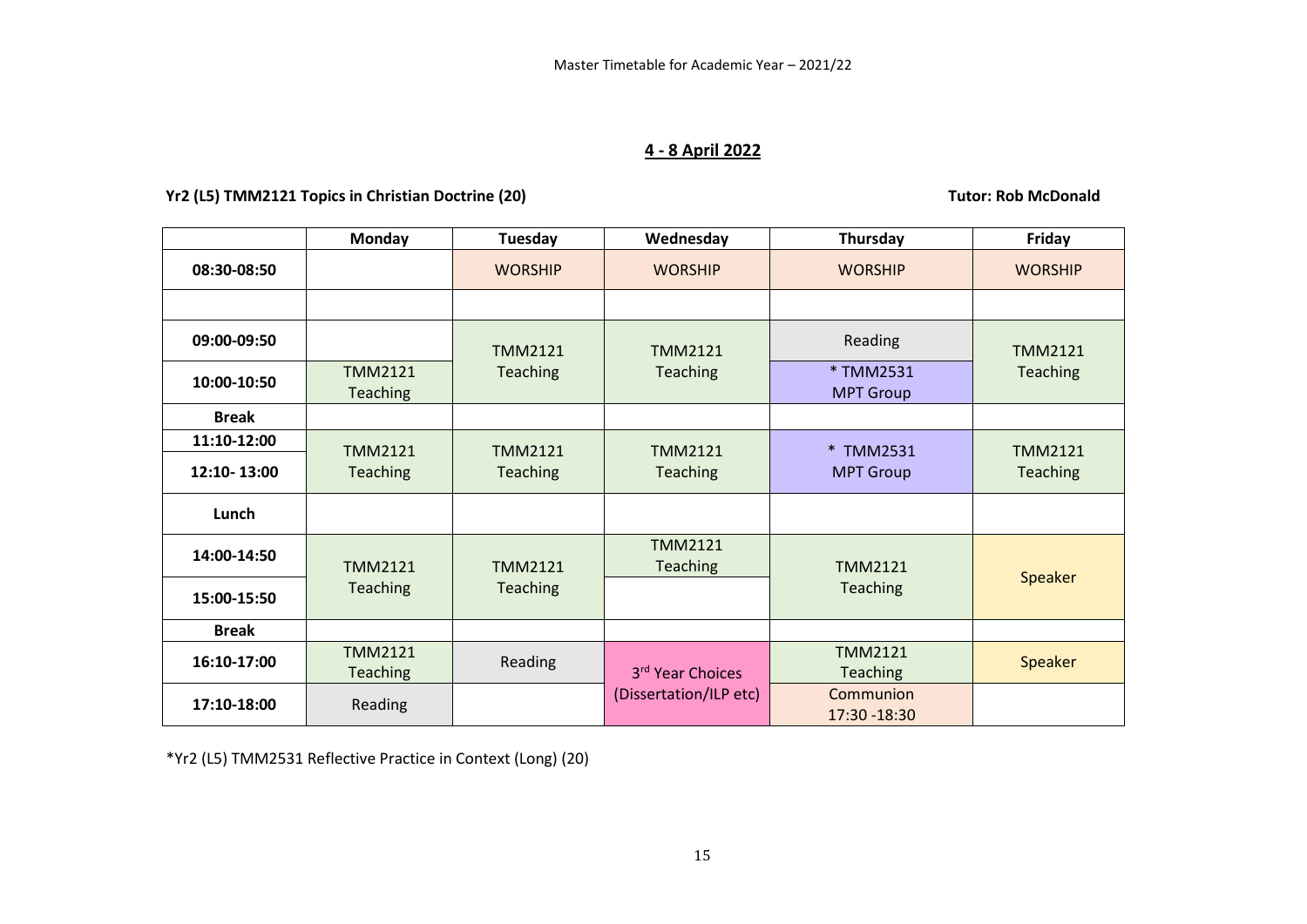# **4 – 8 April 2022**

# **Yr3 (L6) TMM3121 Methods in Modern Theology (20) Tutor: Paul Dominiak**

|              | Monday                            | Tuesday                    | Wednesday                  | Thursday                          | Friday         |
|--------------|-----------------------------------|----------------------------|----------------------------|-----------------------------------|----------------|
| 08:30-08:50  |                                   | <b>WORSHIP</b>             | <b>WORSHIP</b>             | <b>WORSHIP</b>                    | <b>WORSHIP</b> |
|              |                                   |                            |                            |                                   |                |
| 09:00-09:50  |                                   |                            | <b>TMM3121</b><br>Teaching | Reading                           | <b>TMM3121</b> |
| 10:00-10:50  | <b>TMM3121</b><br>Teaching        | <b>TMM3121</b><br>Teaching |                            |                                   | Teaching       |
| <b>Break</b> |                                   |                            |                            |                                   |                |
| 11:10-12:00  | <b>TMM3121</b>                    | <b>TMM3121</b>             | <b>TMM3121</b>             |                                   | <b>TMM3121</b> |
| 12:10-13:00  | Teaching                          | Teaching                   | Teaching                   |                                   | Teaching       |
| Lunch        |                                   |                            |                            |                                   |                |
| 14:00-14:50  | <b>TMM3121</b>                    | <b>TMM3121</b>             | <b>TMM3121</b><br>Teaching | <b>TMM3121</b>                    |                |
| 15:00-15:50  | Teaching                          | Teaching                   |                            | <b>Teaching</b>                   | Speaker        |
| <b>Break</b> |                                   |                            |                            |                                   |                |
| 16:10-17:00  | <b>TMM3121</b><br><b>Teaching</b> | Reading                    |                            | <b>TMM3121</b><br><b>Teaching</b> | Speaker        |
| 17:10-18:00  | Reading                           |                            |                            | Communion<br>17:30 - 18:30        |                |

\*Yr2 (L5) TMM2531 Reflective Practice in Context (long) (20)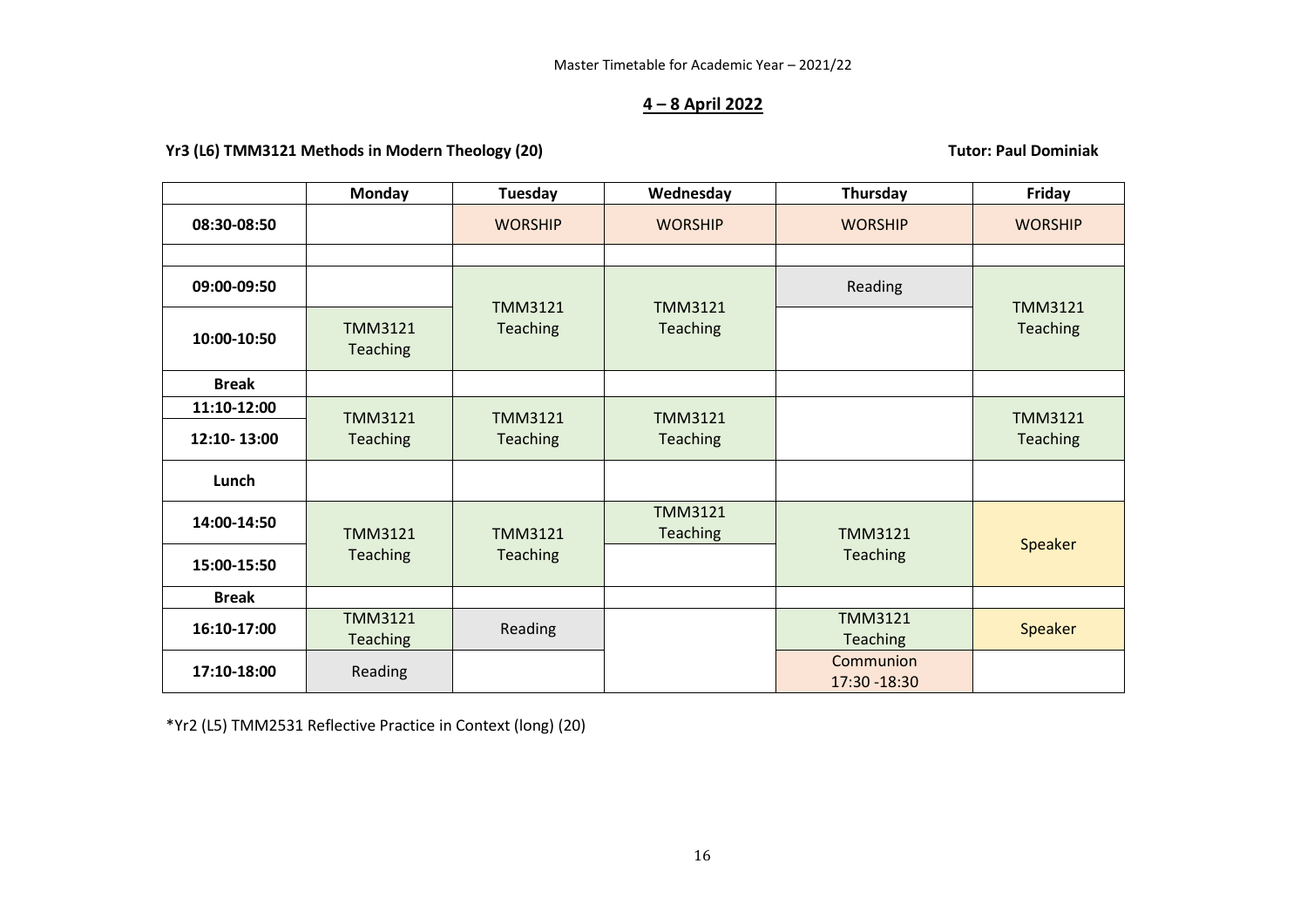### **18 May 2022: Cambridge**

# **Yr3 (L6) TMM3491 Further Reflective Practice in Context (20)**

|          | Wednesday 18th   |
|----------|------------------|
|          |                  |
| 10:00-   |                  |
| 10:50    |                  |
| 11:05-   | <b>MPT Group</b> |
| 11:55    |                  |
| 12:10-   |                  |
| 13:00    |                  |
| Lunch    |                  |
| 14:00-   |                  |
| 14:50    |                  |
| $15:10-$ | <b>MPT Group</b> |
| 15:55    |                  |
| $16:10-$ |                  |
| 17:00    |                  |

**Yr3 (L6) TMM3362 Dissertation in Theology, Ministry and Mission (40)**

**Individual research and meetings (4 x 1 hour each) with your dissertation supervisor should take place between October and your submission**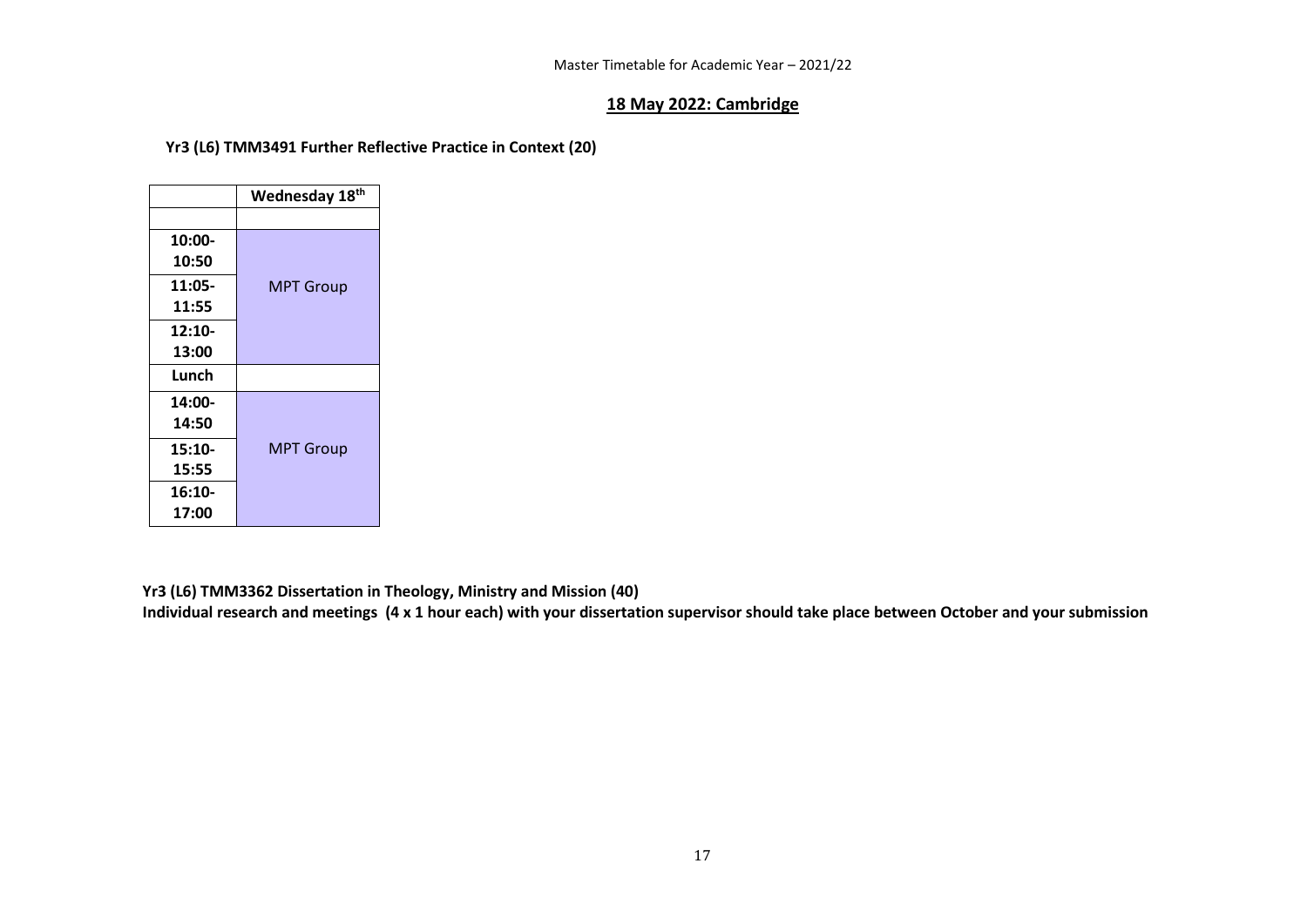#### **20 -24 June 2022**

#### Yr1 (L4) TMM1011 Introduction to New Testament (20) Transfer and the System of Tutor: Andy Byers

|              | <b>Monday</b>                     | Tuesday         | Wednesday       | Thursday                         | Friday          |
|--------------|-----------------------------------|-----------------|-----------------|----------------------------------|-----------------|
| 08:30-08:50  |                                   | <b>WORSHIP</b>  | <b>WORSHIP</b>  | <b>WORSHIP</b>                   | <b>WORSHIP</b>  |
|              |                                   |                 |                 |                                  |                 |
| 09:00-09:50  |                                   | <b>TMM1011</b>  | <b>TMM1011</b>  | <b>TMM1011</b>                   | <b>TMM1011</b>  |
| 10:00-10:50  | <b>TMM1011</b><br><b>Teaching</b> | <b>Teaching</b> | <b>Teaching</b> | Teaching                         | Teaching        |
| <b>Break</b> |                                   |                 |                 |                                  |                 |
| 11:20-12:10  | <b>TMM1011</b>                    | <b>TMM1011</b>  | <b>TMM1011</b>  | <b>TMM1011</b>                   | <b>TMM1011</b>  |
| 12:10-13:00  | <b>Teaching</b>                   | <b>Teaching</b> | <b>Teaching</b> | <b>Teaching</b>                  | <b>Teaching</b> |
| Lunch        |                                   |                 |                 |                                  |                 |
| 14:00-14:50  | <b>TMM1011</b>                    | <b>TMM1011</b>  | Reading         | *TMM1501<br>*TMM1491             |                 |
| 15:00-15:50  | <b>Teaching</b>                   | <b>Teaching</b> |                 | *TMM1291                         |                 |
| <b>Break</b> |                                   |                 |                 |                                  |                 |
| 16:10-17:00  | <b>TMM1011</b><br><b>Teaching</b> | Reading         |                 | *TMM1501<br>*TMM1491<br>*TMM1291 |                 |
| 17:10-18:00  | Reading                           |                 |                 | Communion<br>$17:30 - 18:30$     |                 |

#### **\*Optional module chosen from**

Yr1 (L4) TMM1501 Basic Youth Work Skills and Practice (20) *OPTIONAL TUTORIAL MEETINGS* **Tutor:** Becca Dean/Jo Griffiths

Yr1 (L4) YMM1491 Basic Playwork Skills in Children's Work Practice (20) *OPTIONAL TUTORIAL MEETINGS* **Tutor:** Jo Griffiths

Yr1 (L4) TMM1291 ILP Long (Sports Ministry or Pioneer Ministry) (20) **Tutor:** Andrew Parker/Rob French/Andrew Dunlop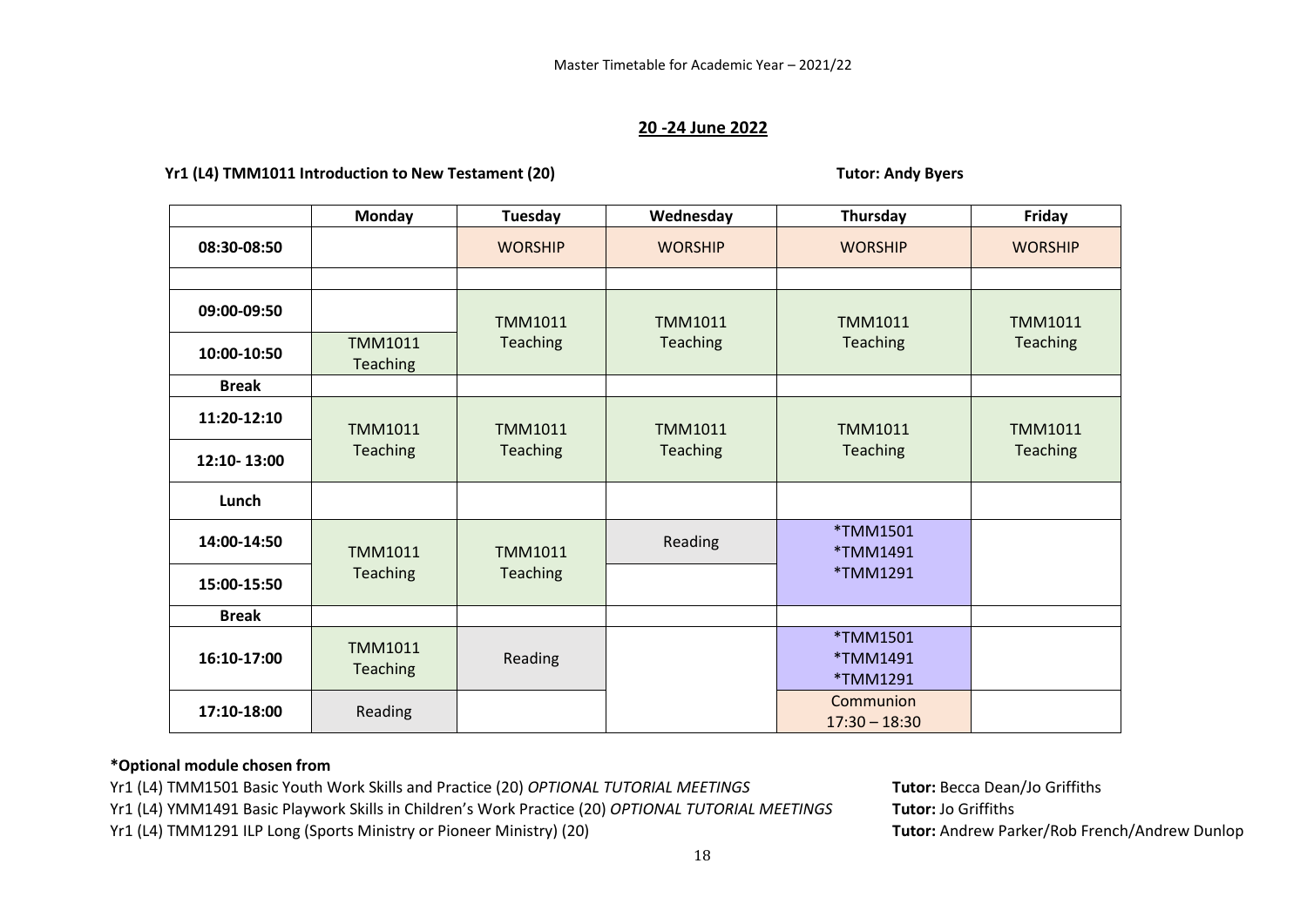# **20 -24 June 2022**

# Yr2 (L5) TMM2411 Mission and Apologetics in Contemporary Culture (20) **THE CONTENT CONTENT ACTS** Tutor: Paul Weston

|              | Monday                            | Tuesday                            | Wednesday                         | Thursday                          | Friday                            |
|--------------|-----------------------------------|------------------------------------|-----------------------------------|-----------------------------------|-----------------------------------|
| 08:30-08:50  |                                   | <b>WORSHIP</b>                     | <b>WORSHIP</b>                    | <b>WORSHIP</b>                    | <b>WORSHIP</b>                    |
|              |                                   |                                    |                                   |                                   |                                   |
| 09:00-09:50  |                                   | <b>TMM2411</b>                     | <b>TMM2411</b>                    | Reading                           | <b>TMM2411</b>                    |
| 10:00-10:50  | <b>TMM2411</b><br><b>Teaching</b> | <b>Teaching</b><br><b>Teaching</b> |                                   | *TMM2531<br><b>MPT Groups</b>     | Teaching                          |
| <b>Break</b> |                                   |                                    |                                   |                                   |                                   |
| 11:10-12:00  |                                   |                                    |                                   |                                   |                                   |
| 12:10-13:00  | <b>TMM2411</b><br><b>Teaching</b> | <b>TMM2411</b><br><b>Teaching</b>  | <b>TMM2411</b><br><b>Teaching</b> | *TMM2531<br><b>MPT Groups</b>     | <b>TMM2411</b><br><b>Teaching</b> |
| Lunch        |                                   |                                    |                                   |                                   |                                   |
| 14:00-14:50  | <b>TMM2411</b>                    | <b>TMM2411</b>                     | <b>TMM2411</b><br><b>Teaching</b> | <b>TMM2411</b>                    |                                   |
| 15:00-15:50  | <b>Teaching</b>                   | <b>Teaching</b>                    |                                   | <b>Teaching</b>                   |                                   |
| <b>Break</b> |                                   |                                    |                                   |                                   |                                   |
| 16:10-17:00  | <b>TMM2411</b><br><b>Teaching</b> | Reading                            |                                   | <b>TMM2411</b><br><b>Teaching</b> |                                   |
| 17:10-18:00  | Reading                           |                                    |                                   | Communion<br>$17:30 - 18:30$      |                                   |

\*Yr2 (L5) TMM2531 Reflective Practice in Context (long) (20)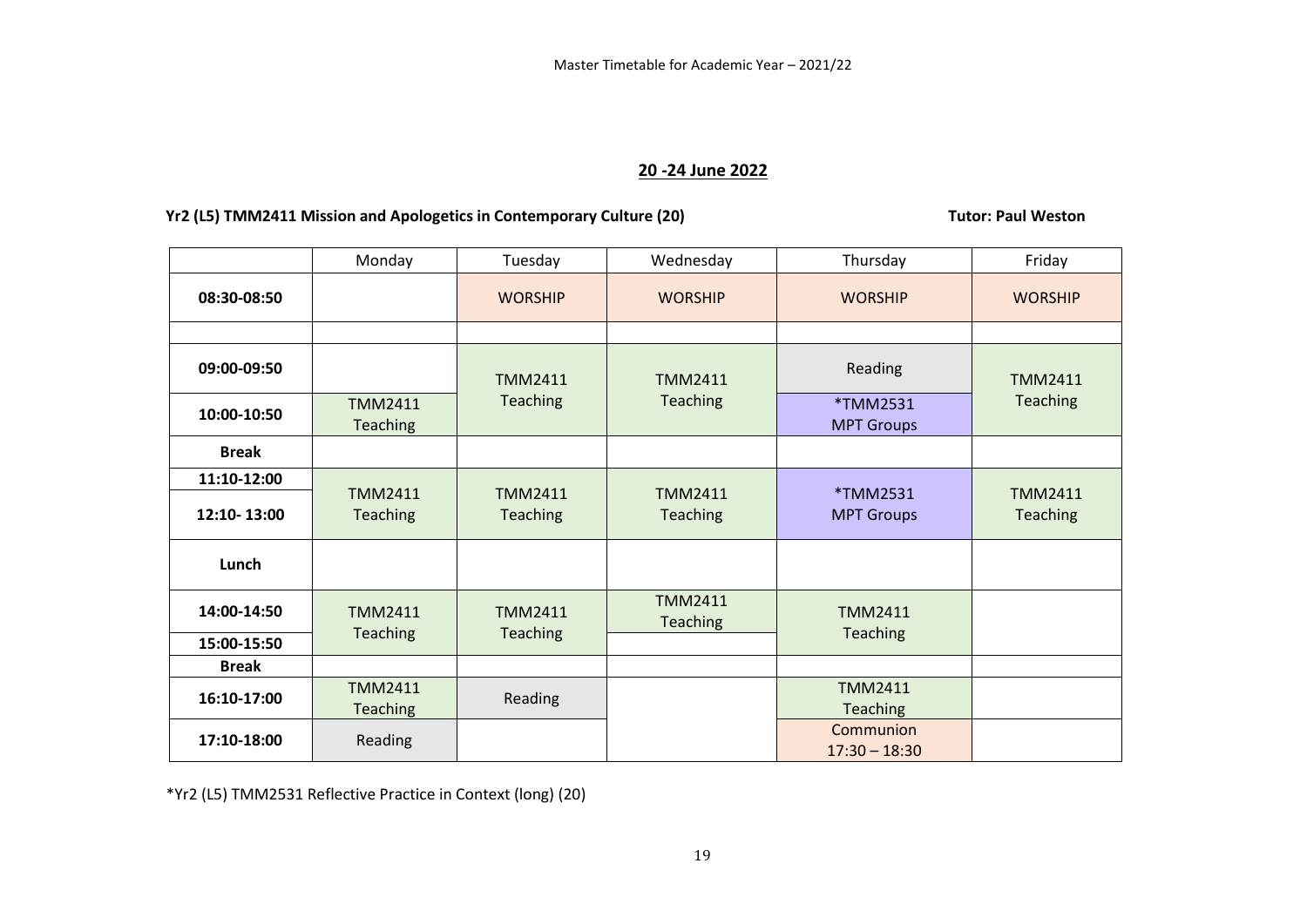# **20 -24 June 2022**

Yr3 (L6) Optional module chosen from:

TMM3721 Reflective Practice: Mission and Ministry with Children & Families (20) **Tutor:** Jo Griffiths TMM3731 Reflective Practice: Mission and Ministry with Young People (20)

|              | <b>Monday</b>                        | Tuesday           | Wednesday         | Thursday                     | Friday            |
|--------------|--------------------------------------|-------------------|-------------------|------------------------------|-------------------|
| 08:30-08:50  |                                      | <b>WORSHIP</b>    | <b>WORSHIP</b>    | <b>WORSHIP</b>               | <b>WORSHIP</b>    |
|              |                                      |                   |                   |                              |                   |
| 09:00-09:50  |                                      | (Optional Module) | (Optional Module) |                              | (Optional Module) |
| 10:00-10:50  | (Optional Module)<br><b>Teaching</b> | <b>Teaching</b>   | <b>Teaching</b>   |                              | Teaching          |
| <b>Break</b> |                                      |                   |                   |                              |                   |
| 11:10-12:00  | (Optional Module)                    | (Optional Module) | (Optional Module) |                              | (Optional Module) |
| 12:10-13:00  | <b>Teaching</b>                      | <b>Teaching</b>   | <b>Teaching</b>   |                              | Teaching          |
| Lunch        |                                      |                   |                   |                              |                   |
| 14:00-14:50  | (Optional Module)                    | (Optional Module) | (Optional Module) |                              |                   |
| 15:00-15:50  | <b>Teaching</b>                      | <b>Teaching</b>   | <b>Teaching</b>   |                              |                   |
| <b>Break</b> |                                      |                   |                   |                              |                   |
| 16:10-17:00  | (Optional Module)<br><b>Teaching</b> | (Optional Module) |                   |                              |                   |
| 17:10-18:00  | <b>READING</b>                       | <b>Teaching</b>   |                   | Communion<br>$17:30 - 18:30$ |                   |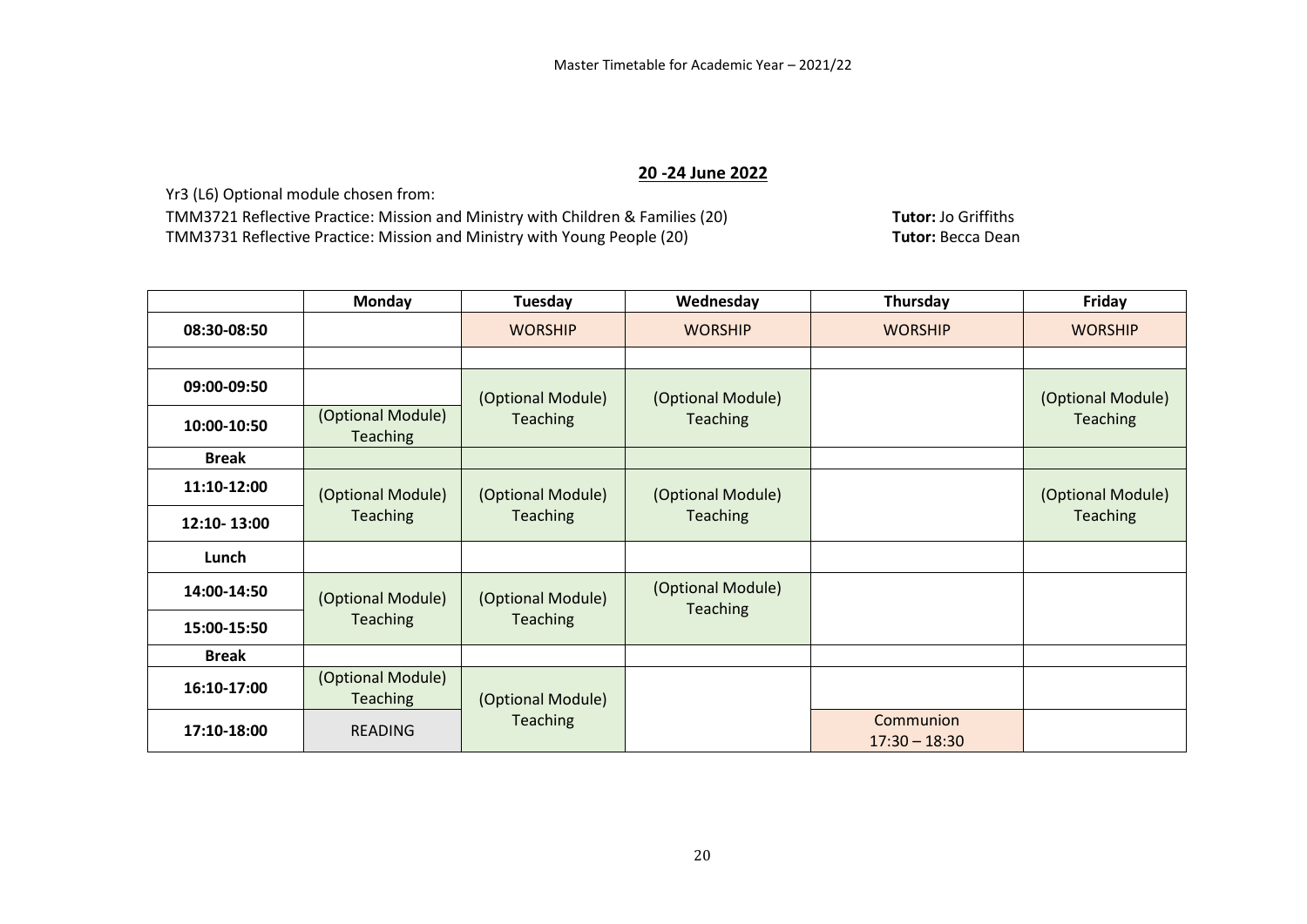### **ADDITIONAL DATES**

| <b>Supervisors:</b>                                |                                 |                              |                           |  |
|----------------------------------------------------|---------------------------------|------------------------------|---------------------------|--|
| New Supervisor's day                               | Tuesday 5 <sup>th</sup> October |                              |                           |  |
| <b>Supervisors and students:</b>                   |                                 |                              |                           |  |
| First years Practice Meetings*                     | 17 <sup>th</sup> January        | $\qquad \qquad \blacksquare$ | 11 <sup>th</sup> February |  |
|                                                    | $27th$ June                     | $\overline{\phantom{0}}$     | $22nd$ July               |  |
| Second years Practice Meetings*                    | $17th$ January                  |                              | 11 <sup>th</sup> February |  |
|                                                    | $27th$ June                     |                              | $22nd$ July               |  |
| Third Years Practice Meetings*                     | $17th$ January                  | $\overline{\phantom{a}}$     | 11 <sup>th</sup> February |  |
| Third Year Practice Meetings (With Presentation) * | $27th$ June                     |                              | $15th$ July               |  |

*\*Practice meetings are one hour and take place at Ridley. Please arrange specific dates and times with Fiona [\(ffb20@cam.ac.uk](mailto:ffb20@cam.ac.uk) or 01223 746583)*

#### **Students:**

| <b>First Years (Except Sports Ministry)</b><br>MPT Dates $10.30 - 1.00$ pm (all via Zoom) | 28 <sup>th</sup> September, 19 <sup>th</sup> October & 23 November<br>18 <sup>th</sup> January, 8 <sup>th</sup> February & 15 <sup>th</sup> March<br>3rd May, 24 <sup>th</sup> May & 14 <sup>th</sup> June |
|-------------------------------------------------------------------------------------------|------------------------------------------------------------------------------------------------------------------------------------------------------------------------------------------------------------|
| Introduction to the Old Testament (TMM1021)<br>Presentation (Zoom)                        | Friday 11 <sup>th</sup> February 2022                                                                                                                                                                      |
| <b>Second Years</b><br>Bible in Context (TMM2011) Presentation                            | Thursday 2 <sup>nd</sup> December 2021                                                                                                                                                                     |

 $3^{rd}$  Year choices submitted (Zoom)<br>
Mission and Apologetics Presentation<br>
Mission and Apologetics Presentation<br>
Mission and Apologetics Presentation<br>
Mission and Apologetics Presentation Mission and Apologetics Presentation